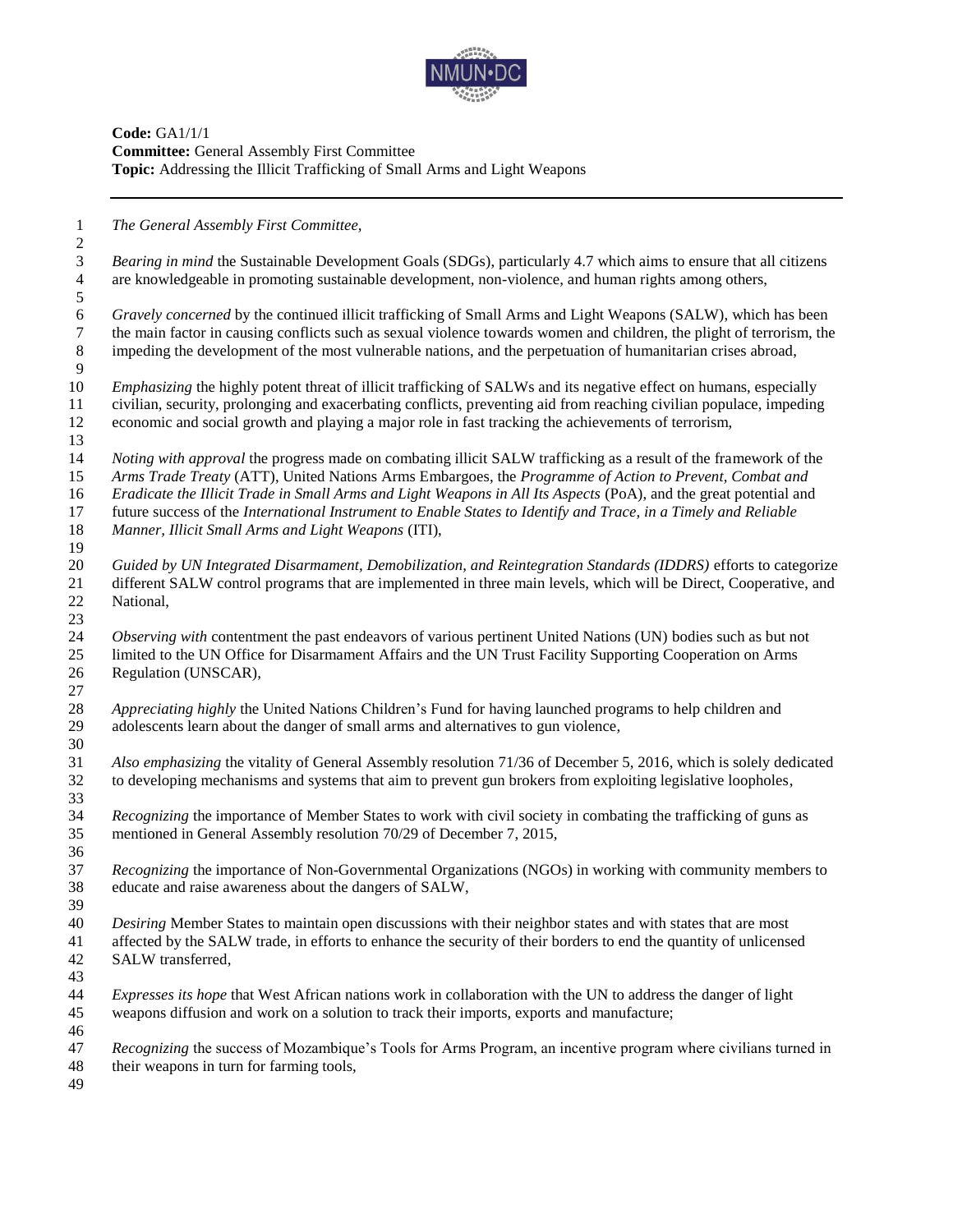*Guided by* the *Bamako Declaration* to implement measures on a national, regional, and international level to approach the proliferation of SALW, with respect to international law and principles outlined in the *UN Charter*, the most prominent of which being for state sovereignty, *Noting with satisfaction* the successes of multilateral cooperative agreements such as but not limited to the *Nairobi Protocol for the Prevention, Control, and Reduction of Small Weapons in the Great Lakes Region and the Horn of Africa (Nairobi Protocol)*, *Reaffirming* the Saferworld and SaferAfrica actions in cooperation with the National Focal Point to enact comprehensive assessments and mapping of small arms problems, *Recognizes* the links between poverty and instability and the proliferation of SALWs, *Affirming* the role that State leaders have in the cessation of the illicit trade of SALW and the need for them to be equipped with the knowledge, strategies, and overall awareness on the issue at hand, 1. *Requests* Member States to implement and support national, regional, and international guidelines which assists in the efforts of widespread education for communities regarding the illicit trade of SALW such as the *International Ammunition Technical Guidelines*; 2. *Also requests* Member States to take further advantage of the ITI and include any SALW currently in circulation that fall outside the definition of Antique Weapons, as defined in paragraph four of the ITI, for the purpose for recording and tracking into the ITI; 3. *Endorses* cooperation between developed and developing Member States in order to promote border security, territorial integrity and prevention of the illicit trading through training personnel on more advanced equipment that involves ITI in conjunction with the United Nations Office on Drugs and Crime (UNODC); 4. *Urges* the UN Institute for Disarmament Research (UNIDIR) and regional organizations to collaborate on the implementation of biannual capacity building training programs for state actors specifically for the management of SALW and their manufacturing, stockpiling, and marking; 5. *Encourages* the use of strategies that implement broader legislation, based upon the *Nairobi Protocol*, on the national and regional level for the purposes of ensuring progress towards set goals encouraging the use of educational, law enforcement strategies that implement broader legislation on the regional level, based upon the best practices from the *Nairobi Protocol*, to ensure consistent progress is made: a. Establishing multiple sub-regional protocols, one to five in a continent, to lay out a consistent policy in each region, acknowledging the differences in handling the issue on every continent; b. Educating community members on current legislation regarding arms trafficking through awareness programs; c. Educating community members on responsible firearms ownership; d. Promoting regional cooperation amongst police, borders and customs agencies in combating the proliferation of SALW; e. Encourages developed member states to support funds such as the ATT Trust and UNSCAR to ensure the most vulnerable nations have the resources to effectively combat the illicit SALW trade; f. Encourages developed Member States to support funds such as the ATT Trust and UNSCAR to ensure 102 the most vulnerable States have the resources to effectively combat the illicit SALW trade;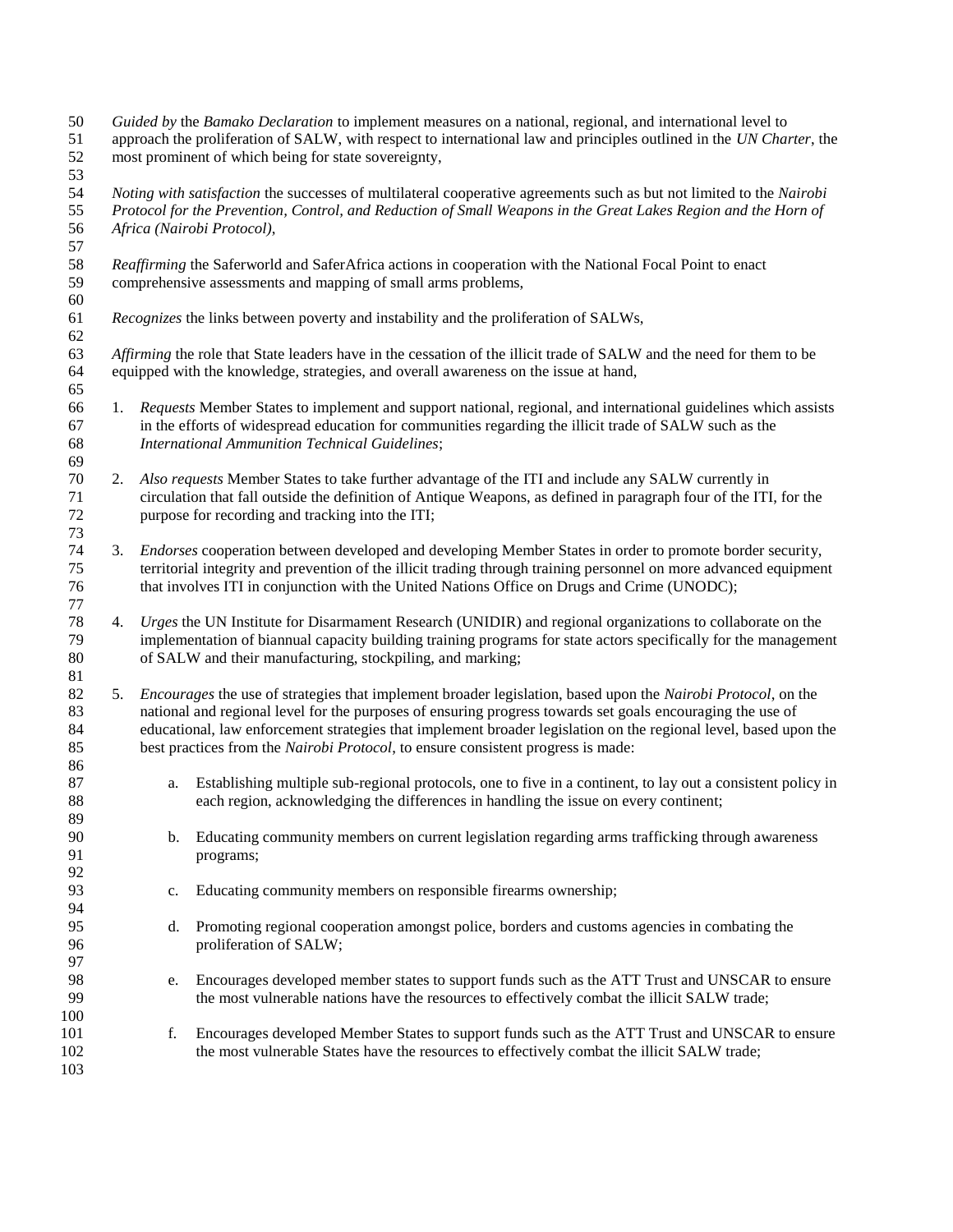6. *Suggests* the idea of introducing an international institution to stimulate further research and action and help ensure all children to grow up free from violence, without the need to protect themselves with SALW, and enjoy a genuine opportunity to develop to their full potential; *7. Urges* Member States to propose an amendment to the ATT at the first available conference of States parties, as mentioned under Article 20 of the text, in order to focus on closing any and all loopholes to the treaty especially weapons producing states who may have violated the sovereignty of Member States; 8. *Suggests* where feasible, the implementation of country-specific programs that reward people for turning in their SALW to officials who will destroy the weapons safely and efficiently; 9. *Further invites* Member States to adopt agreements similar to the *Nairobi Protocol*, with the aim of synergizing policies, establishing central registries of civilian-owned firearms, facilitating interagency cooperation across borders, and to curb corruption associated with the illicit manufacturing of, and trafficking in, illicit possession 118 and use of SALW; 10. *Draws attention* to the tracking from the point of manufacture or importation to the last known point of possession for SALW through the adoption of concrete reports of SALW exports and imports using confidence building measures (CBM): a. Proposes that the international community cooperate to effectuate the withdrawal of financial aid and resources to countries involved in armed conflicts and trafficking of SALW; b. Advises Member States to support targeted intelligence-led police operations aimed at curbing the firearms supply to terrorist networks and violent individuals; 11. *Further calls upon* the PoA to discuss in Seventh Biennial Meeting of States on the PoA, 2018, the development of specific and detailed international, regional, and domestic legislation that ensures lawful practices of licensed brokers, with a focus on: c. Registering all brokers operating within their territory; d. Controlling the brokerage licenses permitted by the local governments, ensuring they require more rigorous assessment tests; e. Ensuring that all brokering transactions provide full disclosure on import and export licenses or authorization and accompanying documents of the names and locations of all brokers involved in the 141 transaction: 12. *Calls upon* local governments to create anonymous reporting mechanisms through which citizens can report the 144 illegal use and/or trade of SALW through utilizing multiple methods of communication; 13. *Further recommends* fellow Member States to promote or establish national weapons-tracking programs within law enforcement agencies that will; a. Effectively and efficiently give detailed reports and carry out thorough investigations on SALW due to a focus on a smaller area and the operations being carried out at a local level; b. Facilitate reports and findings of the regional tracking centers, that will be able to pinpoint the exact areas of illicit trafficking of SALW and on a larger scale presenting the regional tracking centers with the exact nations facing this issue thereby leading to the proper: i. Allocation of funds to the challenged areas, rather than all areas, so as to bring about effective utilization; ii. Transfer of adequate weapon tracking devices and technologies as well as human personnel to such challenged areas;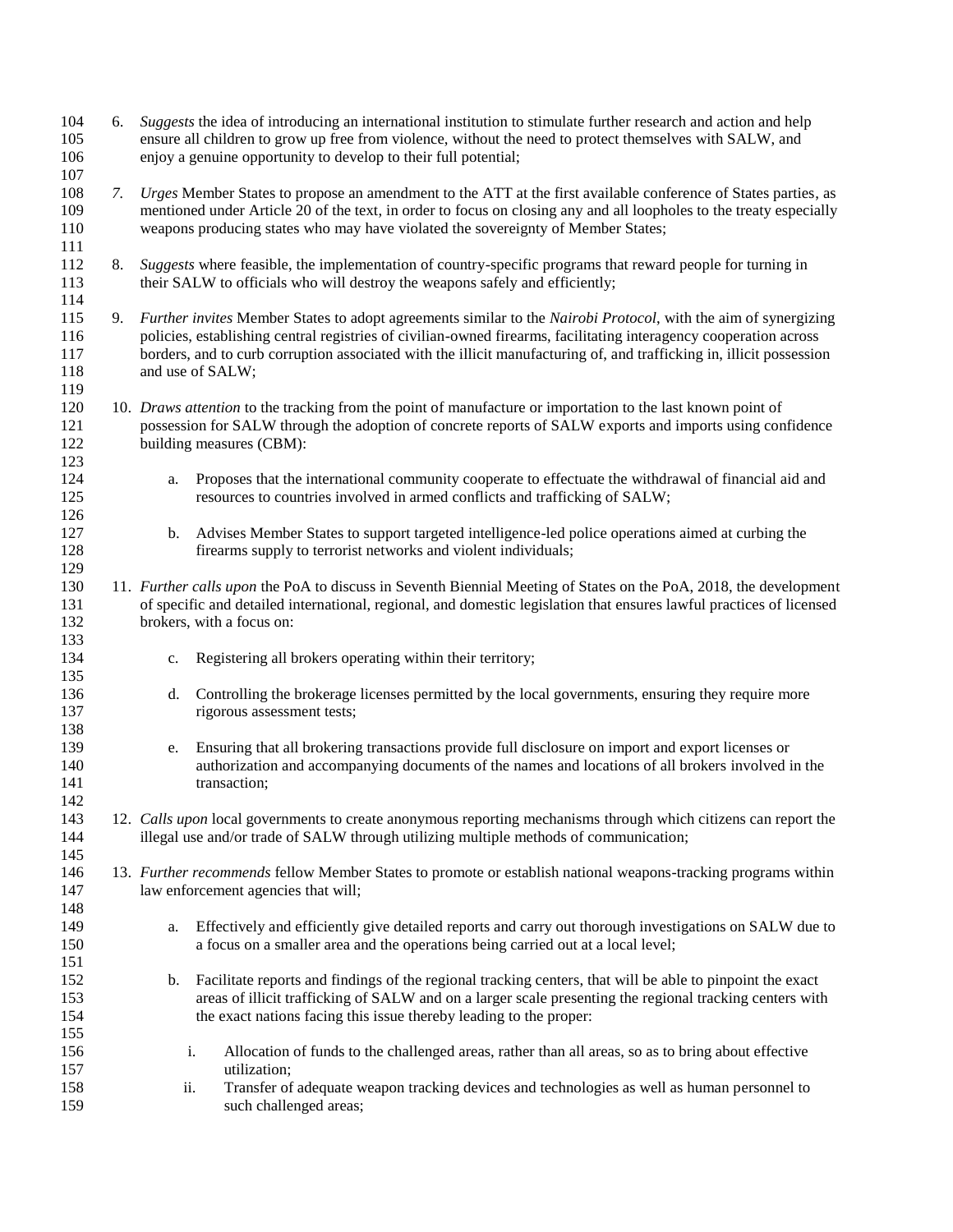| 160                      |                                                                                                                                                                                                                                                         |                                                                                                                                                                                                                                                                                                                                                                                                       |  |
|--------------------------|---------------------------------------------------------------------------------------------------------------------------------------------------------------------------------------------------------------------------------------------------------|-------------------------------------------------------------------------------------------------------------------------------------------------------------------------------------------------------------------------------------------------------------------------------------------------------------------------------------------------------------------------------------------------------|--|
| 161<br>162<br>163<br>164 | ATT Trust fund;                                                                                                                                                                                                                                         | 14. Confronting the inherent conditions leading to organized crime and systemic violence, chiefly related to state<br>instability which frequently impacts the trade of SALW, by conceivably allocating funds from the UNSCAR or                                                                                                                                                                      |  |
| 165<br>166<br>167        | 15. Calls upon Member States to promote inclusivity of all nations, especially developing nations, within<br>disarmament bodies and institutions such as Conference on Disarmament, United Nations Disarmament<br>Commission, and Fellowship Programme; |                                                                                                                                                                                                                                                                                                                                                                                                       |  |
| 168                      |                                                                                                                                                                                                                                                         |                                                                                                                                                                                                                                                                                                                                                                                                       |  |
| 169<br>170<br>171<br>172 |                                                                                                                                                                                                                                                         | 16. Strongly suggests the use of UN Integrated Disarmament, Demobilization, and Reintegration Standards<br>(IDDRS) in efforts to categorize different SALW control programs, whose primary target are to reduce the<br>socioeconomic and humanitarian impact of uncontrolled proliferation and possession, by implementing these<br>programs in three main levels: Direct, Cooperative, and National; |  |
| 173                      |                                                                                                                                                                                                                                                         |                                                                                                                                                                                                                                                                                                                                                                                                       |  |
| 174<br>175               | a.                                                                                                                                                                                                                                                      | Directed programs operating under the guidance of UN mandates, Security Council resolutions, and<br>military assessments;                                                                                                                                                                                                                                                                             |  |
| 176<br>177<br>178        | i.                                                                                                                                                                                                                                                      | Comprises the disarmament mechanisms in Disarmament, Demobilization, and Reintegration<br>(DDR);                                                                                                                                                                                                                                                                                                      |  |
| 179                      | ii.                                                                                                                                                                                                                                                     | Assisting in the establishment of a secure and safer environment;                                                                                                                                                                                                                                                                                                                                     |  |
| 180                      | iii.                                                                                                                                                                                                                                                    | Ensures monitoring of coordination among different units that facilitate physical disarmament                                                                                                                                                                                                                                                                                                         |  |
| 181                      |                                                                                                                                                                                                                                                         | initiatives to decrease the occurrence of a weapons imbalance between various warring parties;                                                                                                                                                                                                                                                                                                        |  |
| 182                      | iv.                                                                                                                                                                                                                                                     | Assists in the establishment of a secure and safe environment which is the initial goal for the                                                                                                                                                                                                                                                                                                       |  |
| 183                      |                                                                                                                                                                                                                                                         | SALW control programme;                                                                                                                                                                                                                                                                                                                                                                               |  |
| 184                      |                                                                                                                                                                                                                                                         |                                                                                                                                                                                                                                                                                                                                                                                                       |  |
| 185                      | b.                                                                                                                                                                                                                                                      | Co-operation programs works in unison with directed programs if the appropriate mandate is                                                                                                                                                                                                                                                                                                            |  |
| 186<br>187               |                                                                                                                                                                                                                                                         | authorized within the UN;                                                                                                                                                                                                                                                                                                                                                                             |  |
| 188                      | i.                                                                                                                                                                                                                                                      | Proposes the use of "incentives" for voluntary disarmament actions;                                                                                                                                                                                                                                                                                                                                   |  |
| 189                      | ii.                                                                                                                                                                                                                                                     | Takes into consideration the complexities of the SALW control environment and highlights when                                                                                                                                                                                                                                                                                                         |  |
| 190                      |                                                                                                                                                                                                                                                         | a directed program is useful;                                                                                                                                                                                                                                                                                                                                                                         |  |
| 191<br>192               | iii.                                                                                                                                                                                                                                                    | Manages practical incentives to be rewarded to the parties that do participate in the program;                                                                                                                                                                                                                                                                                                        |  |
| 193                      | c.                                                                                                                                                                                                                                                      | National control programs that support environments that emphasize the significance of political                                                                                                                                                                                                                                                                                                      |  |
| 194<br>195               |                                                                                                                                                                                                                                                         | stability and local security in SALW eradication;                                                                                                                                                                                                                                                                                                                                                     |  |
| 196                      | i.                                                                                                                                                                                                                                                      | Consists of a combination of directed and cooperation programs;                                                                                                                                                                                                                                                                                                                                       |  |
| 197                      | ii.                                                                                                                                                                                                                                                     | Aims to decrease the proliferation of SALW's with efforts such as stockpile reduction and/or                                                                                                                                                                                                                                                                                                          |  |
| 198                      |                                                                                                                                                                                                                                                         | prevention of crime;                                                                                                                                                                                                                                                                                                                                                                                  |  |
| 199                      | iii.                                                                                                                                                                                                                                                    | Encourages a coalition of cooperation between local legislations to establish punitive measures                                                                                                                                                                                                                                                                                                       |  |
| 200                      |                                                                                                                                                                                                                                                         | aimed at punishing those who violate these provisions;                                                                                                                                                                                                                                                                                                                                                |  |
| 201                      | iv.                                                                                                                                                                                                                                                     | Endorses the use of the framework provided by the Regional Micro-Disarmament Standards/                                                                                                                                                                                                                                                                                                               |  |
| 202                      |                                                                                                                                                                                                                                                         | Guidelines (RMDS/G) consisting of regulation, management, and coordination of the national                                                                                                                                                                                                                                                                                                            |  |
| 203                      |                                                                                                                                                                                                                                                         | SALW programs to ensure maximum effectiveness on an international level;                                                                                                                                                                                                                                                                                                                              |  |
| 204                      |                                                                                                                                                                                                                                                         |                                                                                                                                                                                                                                                                                                                                                                                                       |  |
| 205                      |                                                                                                                                                                                                                                                         | 17. Welcomes the international community to establish a relationship with civil society in order to increase the                                                                                                                                                                                                                                                                                      |  |
| 206                      |                                                                                                                                                                                                                                                         | capacity of organizations that work in local communities to assist in impeding the expansion of trafficking of                                                                                                                                                                                                                                                                                        |  |
| 207                      | SALW;                                                                                                                                                                                                                                                   |                                                                                                                                                                                                                                                                                                                                                                                                       |  |
| 208                      |                                                                                                                                                                                                                                                         |                                                                                                                                                                                                                                                                                                                                                                                                       |  |
| 209                      |                                                                                                                                                                                                                                                         | 18. Asks Member States to adopt sufficient programs, recognizing the need to improve the relationship between                                                                                                                                                                                                                                                                                         |  |
| 210                      |                                                                                                                                                                                                                                                         | capacity building programs and development outcomes, resulting in the disarmament and the disposition of                                                                                                                                                                                                                                                                                              |  |
| 211                      | SALW;                                                                                                                                                                                                                                                   |                                                                                                                                                                                                                                                                                                                                                                                                       |  |
| 212                      |                                                                                                                                                                                                                                                         |                                                                                                                                                                                                                                                                                                                                                                                                       |  |
| 213                      | a.                                                                                                                                                                                                                                                      | Refining management domestically to avoid surplus in stockpiling and should be done by developing                                                                                                                                                                                                                                                                                                     |  |
| 214                      |                                                                                                                                                                                                                                                         | frameworks for both Non-Governmental Organizations and Member States through the UNIDIR; in a                                                                                                                                                                                                                                                                                                         |  |
| 215                      |                                                                                                                                                                                                                                                         | addition to serving as a bridge between research and state development;                                                                                                                                                                                                                                                                                                                               |  |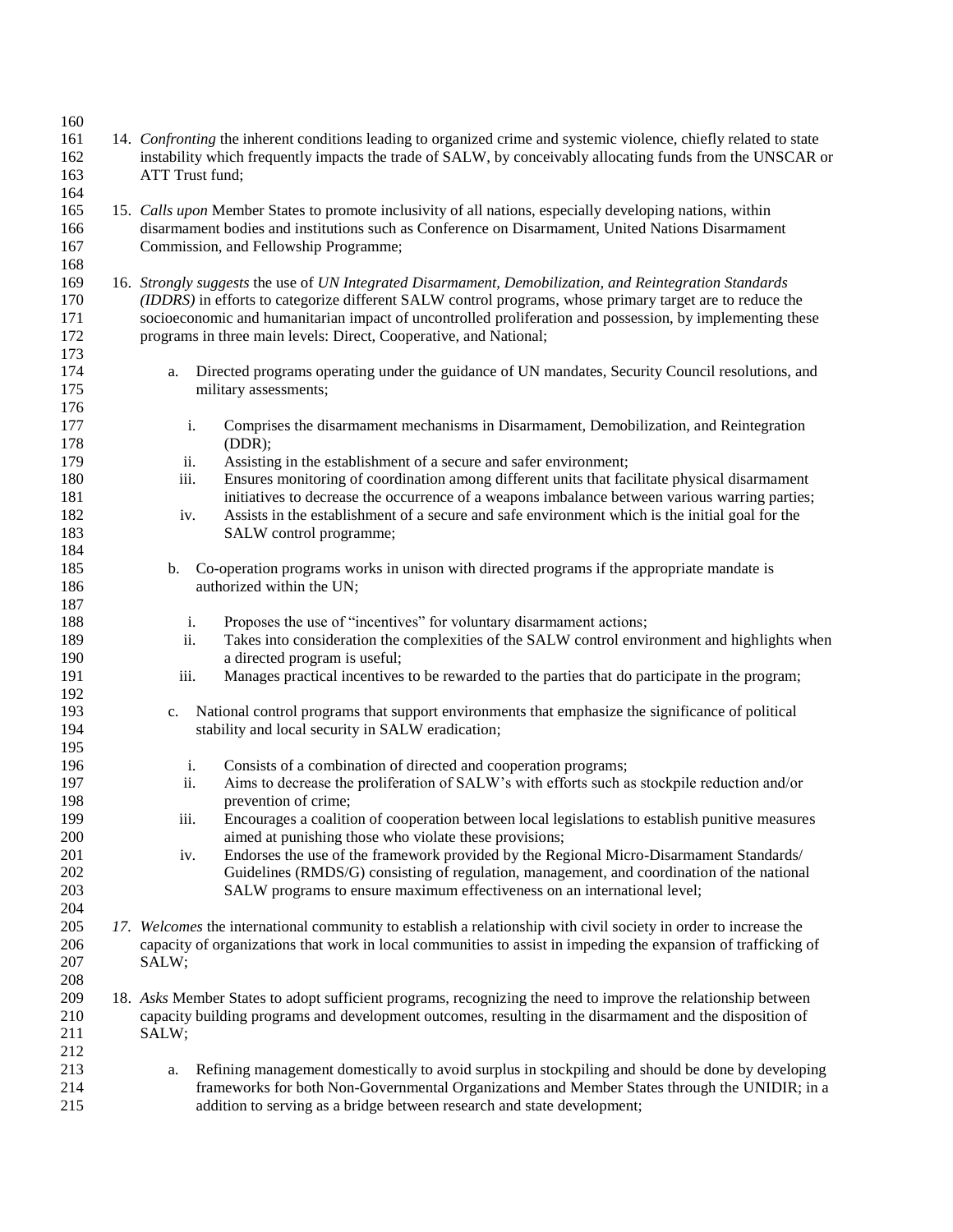| 216<br>217<br>218        | b.         | Utilizing UN bodies such as UNESCO, to develop awareness campaigns to draw emphasis on the<br>importance of the ATT on both ammunitions and weapons;                                                                        |
|--------------------------|------------|-----------------------------------------------------------------------------------------------------------------------------------------------------------------------------------------------------------------------------|
| 219                      |            |                                                                                                                                                                                                                             |
| 220<br>221               |            | 19. Also suggests the implementation of programs which are aimed towards reducing the trafficking of weapons<br>and its negative effects by 2030;                                                                           |
| 222                      |            |                                                                                                                                                                                                                             |
| 223<br>224<br>225        |            | 20. Also asks Member States to implement the effective disarmament of combatants and the disposition of collected<br>SALW by ensuring reporting, documentation, and tracking of SALW movement;                              |
| 226<br>227<br>228<br>229 | encourage; | 21. Suggests the implementation of country specific timelines, made by local and state officials, to assess the<br>progress towards reducing the trafficking of weapons and its negative effect, in which Member States are |
| 230<br>231               | a.         | Report their records weapons to the UN;                                                                                                                                                                                     |
| 232<br>233               | b.         | Keep records for a period of at least 30 years in accordance with the ATT and subsequently add them<br>to an international online database for public viewing and transparency.                                             |
|                          |            |                                                                                                                                                                                                                             |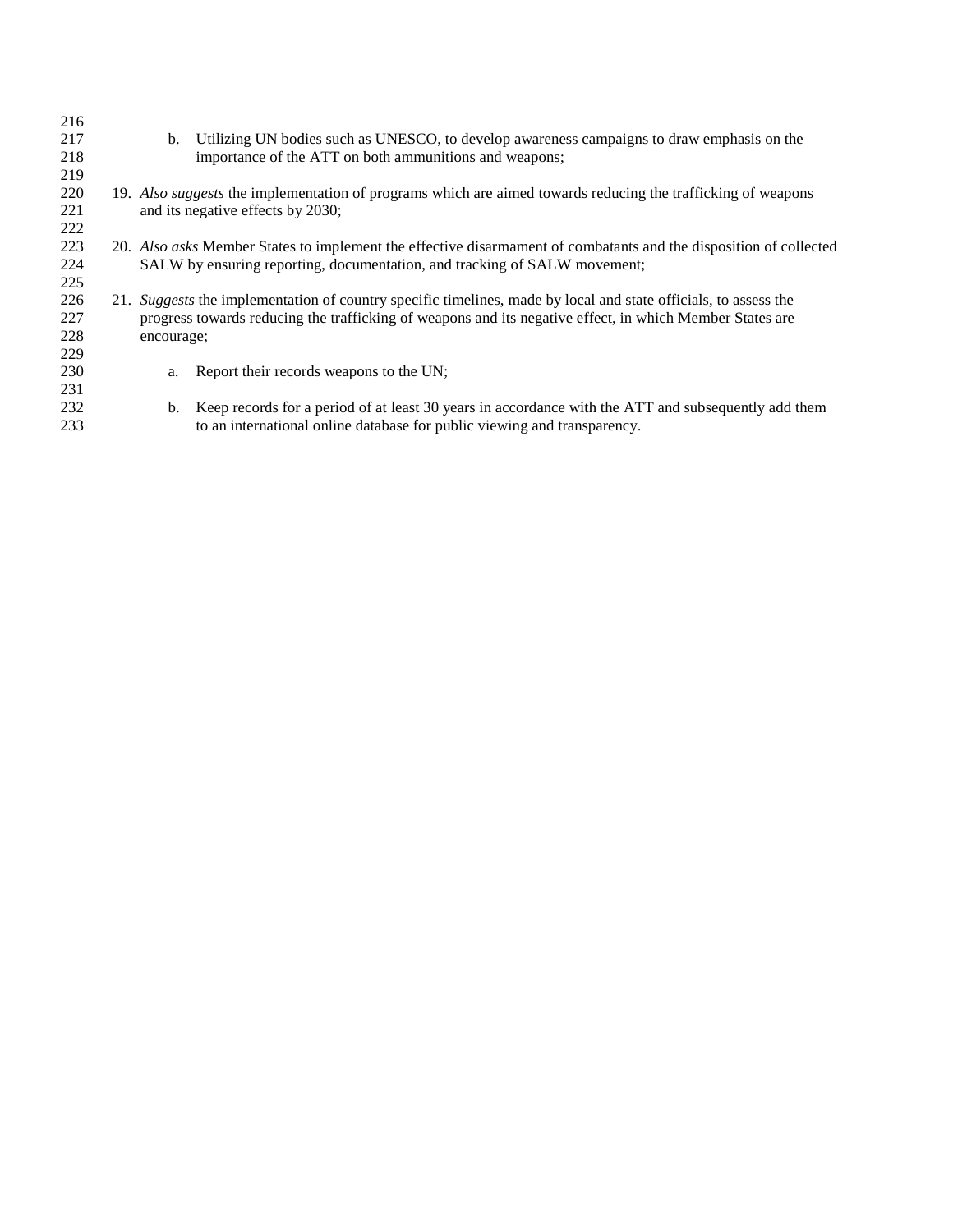

**Code:** GA1/1/2 **Committee:** General Assembly First Committee **Topic:** Addressing the Illicit Trafficking of Small Arms and Light Weapons

| $\mathbf{1}$                     | The General Assembly First Committee,                                                                                                                                                                                                                                                                                                                                                                               |
|----------------------------------|---------------------------------------------------------------------------------------------------------------------------------------------------------------------------------------------------------------------------------------------------------------------------------------------------------------------------------------------------------------------------------------------------------------------|
| $\mathbf{2}$<br>$\overline{3}$   | <i>Emphasizing</i> that the most fundamental rights to "life, liberty and security of person" should be guarded by all                                                                                                                                                                                                                                                                                              |
| $\overline{4}$<br>$\mathfrak{S}$ | means, in accordance with the Universal Declaration of Human Rights,                                                                                                                                                                                                                                                                                                                                                |
| $\sqrt{6}$<br>$\tau$             | Regretting that the illicit trafficking of small arms and light weapons (SALW) is responsible for the deaths of 55,000<br>persons annually, according to the Secretary-General Report 52/298, August 27, 1997,                                                                                                                                                                                                      |
| $\,8\,$                          |                                                                                                                                                                                                                                                                                                                                                                                                                     |
| 9<br>10                          | Emphasizing the role of International Small Arms Control Standards (ISACS) as an educational resource to assist in<br>combating the illicit trade of SALW,                                                                                                                                                                                                                                                          |
| 11<br>12                         | Highlighting the importance of the Bamako Declaration which underscored the importance of the development of                                                                                                                                                                                                                                                                                                        |
| 13<br>14                         | mechanisms that coordinate and harmonize efforts to address the illicit proliferation, circulation, and trafficking of<br>small arms and light weapons,                                                                                                                                                                                                                                                             |
| 15                               |                                                                                                                                                                                                                                                                                                                                                                                                                     |
| 16<br>17<br>18                   | Recognizing the existence of international treaties that address shared information amongst Member States<br>concerning small arms and light weapons, such as the Programme of Action to Prevent, Combat and Eradicate the<br>Illicit Trade in Small Arms and Light Weapons in All Its Aspects (PoA) and the Arms Trade Treaty (ATT),                                                                               |
| 19<br>$20\,$<br>21               | Taking into account claims to sovereignty by Member States in the realm of international arms trade,                                                                                                                                                                                                                                                                                                                |
| 22<br>23                         | Reaffirming the United Nations (UN) PoA objectives to improve national small arms laws, import/export controls,<br>and stockpile management along with cooperation and assistance,                                                                                                                                                                                                                                  |
| 24                               |                                                                                                                                                                                                                                                                                                                                                                                                                     |
| 25<br>26<br>27<br>$28\,$         | Acknowledging the disproportionate effects that illicit small arms and light weapons trafficking has on vulnerable<br>populations, especially including sexual violence against civilians, along with long term psychological illness, and<br>potential terrorism, as recognized by the Security Council itself citing the link between the presence of SALW and<br>atrocities in Security Council Resolution 2117, |
| 29                               |                                                                                                                                                                                                                                                                                                                                                                                                                     |
| 30<br>31                         | Taking into consideration the economic and security advantages of further securing legal and national stockpiles and<br>armories of SALW,                                                                                                                                                                                                                                                                           |
| 32                               |                                                                                                                                                                                                                                                                                                                                                                                                                     |
| 33<br>34                         | <i>Emphasizing</i> the role that education and technology plays in combating the illicit spread and trafficking of SALW,                                                                                                                                                                                                                                                                                            |
| 35<br>36                         | Acknowledging the significance of awareness campaigns which highlight the consequences of illicit trafficking,                                                                                                                                                                                                                                                                                                      |
| 37<br>38<br>39                   | Recognizing the effectiveness of regional bodies as a means to mitigate the conflicts involved with illicit trafficking<br>of SALW,                                                                                                                                                                                                                                                                                 |
| 40<br>41                         | <i>Expressing</i> appreciation for the efforts made by United Nations Educational, Scientific, and Cultural Organization<br>(UNESCO) towards promoting awareness of the threats of illicit trafficking of SALW,                                                                                                                                                                                                     |
| 42<br>43<br>44                   | Appreciating efforts made by the International Criminal Police Organization (INTERPOL) Firearms Reference<br>Table (IFRT) in regards to sharing of databases specified towards the identification of SALW                                                                                                                                                                                                           |
| 45<br>46<br>47<br>48             | Observing the preventive measures provided by INTERPOL's International Weapons and Explosive Tracking<br>System (iARMS) in maximizing actions to diminish the further spread of illicit SALW trafficking,                                                                                                                                                                                                           |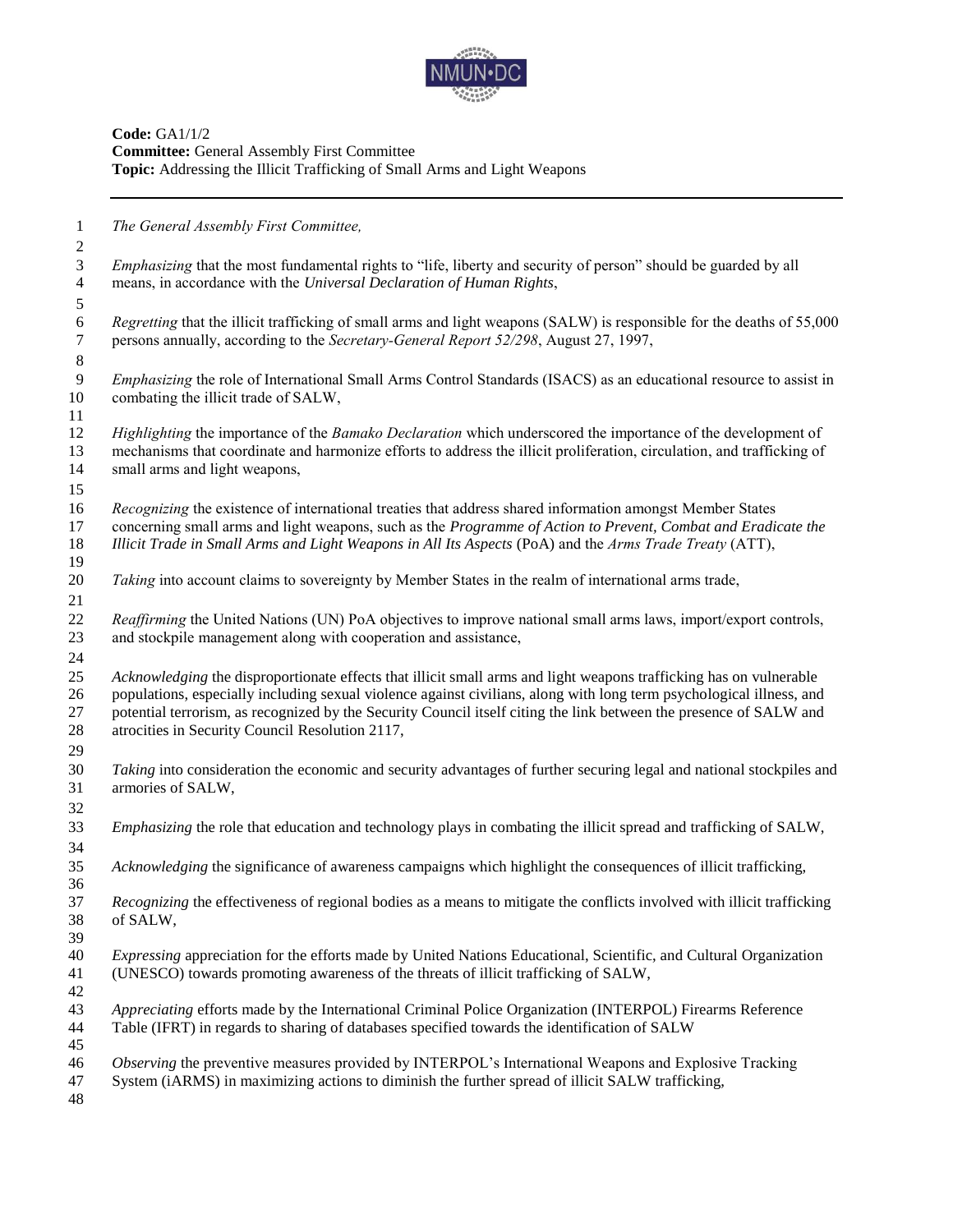| 49<br>50                         | 1. |                                                          | Urges Members States to clarify trade standards nationally and within their regional bodies by:                                                                                                                                                                                                                                                                               |
|----------------------------------|----|----------------------------------------------------------|-------------------------------------------------------------------------------------------------------------------------------------------------------------------------------------------------------------------------------------------------------------------------------------------------------------------------------------------------------------------------------|
| 51<br>52                         |    | a.                                                       | Suggesting international product-serialization standards to be adopted by parties hereto;                                                                                                                                                                                                                                                                                     |
| 53<br>54<br>55                   |    | b.<br>economic repercussions;                            | Encouraging Members to enforce SALW standards for manufacturers who refuse serial coding, with                                                                                                                                                                                                                                                                                |
| 56<br>57                         |    | c.                                                       | Imploring Member States to refuse to import SALW in violation of standards established herein;                                                                                                                                                                                                                                                                                |
| 58<br>59                         |    | d.                                                       | Strengthening borders between regional bodies, conditional on local open-border agreements;                                                                                                                                                                                                                                                                                   |
| 60<br>61<br>62<br>63             | 2. | local authorities, and border controls in Member States: | Recommends the implementation of a comprehensive, multi-step training program, concerning the risks and<br>preventive methods against illicit trafficking of SALW, directed towards the training of government officials,                                                                                                                                                     |
| 64<br>65                         |    | a.                                                       | Detect and deter crime involved with the trafficking of SALW;                                                                                                                                                                                                                                                                                                                 |
| 66<br>67                         |    | b.                                                       | Utilizing effective emerging technologies, such as RFID, in order to better prevent illicit trafficking;                                                                                                                                                                                                                                                                      |
| 68<br>69<br>70                   |    | c.<br>states;                                            | Recognizing the benefits and adopt the international database that will be available to all member                                                                                                                                                                                                                                                                            |
| 71<br>72                         | 3. | forces purposed for better border control by:            | Recommends that Member States perennially imperiled by illicit trafficking of SALW create regional task                                                                                                                                                                                                                                                                       |
| 73<br>74<br>75                   |    | a.                                                       | Facilitating bilateral agreements which aim to make interstate borders impermeable to arms;                                                                                                                                                                                                                                                                                   |
| 76<br>77<br>78                   |    | b.<br>criminal traffickers;                              | Coordinating with local law enforcement agencies in order to better prevent, identify and arrest                                                                                                                                                                                                                                                                              |
| 79<br>80<br>81<br>82             | 4. | share information with the purpose of:                   | Suggests that Members affected by SALW trafficking cooperate with established databases, such as the<br>International Police Organization (INTERPOL), INTERPOL Firearms Reference Table (IFRT), to effectively                                                                                                                                                                |
| 83<br>84<br>85                   |    | a.<br>voluntarily submit information, regarding:         | Producing an efficient identification and tracking system for all SALW whereby Member States may                                                                                                                                                                                                                                                                              |
| 86<br>87<br>88<br>89<br>90<br>91 |    | i.<br>ii.<br>Member so permits;                          | The manufacturer, country of origin, and region in which the weapon was produced, if available<br>by encouraging Member States to voluntarily turn over weapons manufacturers data to the UN to<br>properly differentiate legal weapons from those that are being trafficked;<br>The identity of the intended recipient of the weapon, if the legal precedent of volunteering |
| 92<br>93                         |    | b.                                                       | Recording data within each country that the weapons are exported/imported to with regards to:                                                                                                                                                                                                                                                                                 |
| 94<br>95<br>96                   |    | i.<br>ii.                                                | Records of imports and exports of legal SALW;<br>Records of the destruction of illicit SALW within each local economic community;                                                                                                                                                                                                                                             |
| 97<br>98                         | 5. |                                                          | Suggesting that Member States effectively utilize the INTERPOL's iARMS or other relevant tools by:                                                                                                                                                                                                                                                                            |
| 99<br>100                        |    | a.                                                       | Linking a suspect to a potential firearm in a criminal investigation;                                                                                                                                                                                                                                                                                                         |
| 101<br>102                       |    | b.                                                       | Identifying potential illicit SALW traffickers and brokers.                                                                                                                                                                                                                                                                                                                   |
| 103<br>104                       |    | c.                                                       | Eradicating the firearms supply to terrorist networks or other violent groups;                                                                                                                                                                                                                                                                                                |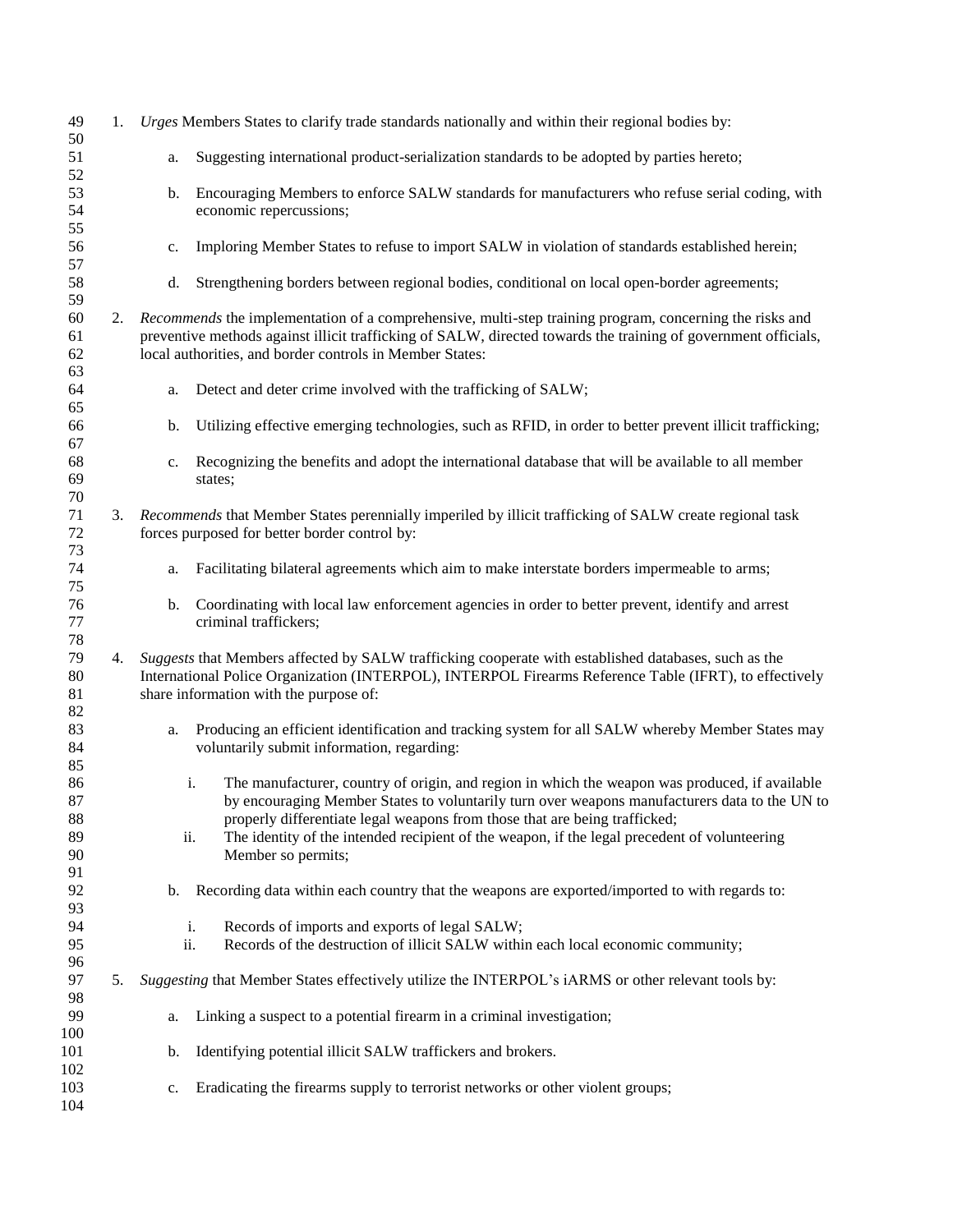| 105        | 6. | Requests an amendment to A/CONF.192/15, the Report of the United Nations Conference on the Illicit Trade in  |  |  |
|------------|----|--------------------------------------------------------------------------------------------------------------|--|--|
| 106        |    | Small Arms and Light Weapons in All Its Aspects by adding to the biennial UN PoA new agendas concerning      |  |  |
| 107<br>108 |    | both regulatory frameworks and technological evolution to include other important topics such as:            |  |  |
| 109        |    | Regulatory frameworks and practices to reduce illicit proliferation of SALW;<br>a.                           |  |  |
| 110        |    |                                                                                                              |  |  |
| 111        |    | Examination of new technological advances in order to effectively improve upon preventative<br>b.            |  |  |
| 112        |    | measures;                                                                                                    |  |  |
| 113        |    |                                                                                                              |  |  |
| 114        |    | Providing recognition to distinguished Members who have accomplished successful action towards<br>c.         |  |  |
| 115        |    | framework goals;                                                                                             |  |  |
| 116        |    |                                                                                                              |  |  |
| 117        | 7. | <i>Encourages</i> the efficient management of stockpiles for the purpose of making more secure and efficient |  |  |
| 118        |    | techniques in order to:                                                                                      |  |  |
| 119        |    |                                                                                                              |  |  |
| 120        |    | Encourage voluntary regional or bilateral agreements that includes a personnel exchange program that<br>a.   |  |  |
| 121        |    | will;                                                                                                        |  |  |
| 122        |    |                                                                                                              |  |  |
| 123        |    | i.<br>Include personnel from one Member State to train the personnel in other Member States to               |  |  |
| 124        |    | increase proficiency and reduce the number of legal arms being syphoned from stockpiles for                  |  |  |
| 125        |    | illicit purposes;                                                                                            |  |  |
| 126        |    | Conclude once the training Member State and participating Member State agree on a set date not<br>ii.        |  |  |
| 127        |    | after 2030;                                                                                                  |  |  |
| 128        |    |                                                                                                              |  |  |
| 129        |    | Establish regionally and bilateral agreements that allow the sharing of stockpile management<br>b.           |  |  |
| 130        |    | technologies and techniques that would:                                                                      |  |  |
| 131        |    |                                                                                                              |  |  |
| 132        |    | i.<br>Allow at-risk stockpiles to be secured with an increase in effective prevention technologies and       |  |  |
| 133        |    | techniques;                                                                                                  |  |  |
| 134        |    |                                                                                                              |  |  |
| 135        |    | Calls for voluntary, documented, and environmentally sustainable destruction of illicit surplus<br>c.        |  |  |
| 136        |    | weaponry and ammunition commandeered by Member States during campaigns against criminal                      |  |  |
| 137        |    | organizations, with possible destructive methods, such as melting and decommissioning;                       |  |  |
| 138        |    |                                                                                                              |  |  |
| 139        | 8. | Urges Member States to launch international awareness campaigns through assistance of UNESCO, voluntarily    |  |  |
| 140        |    | offered by local experts from willing Member States or local nongovernmental organizations that will:        |  |  |
| 141        |    |                                                                                                              |  |  |
| 142        |    | Raise awareness and inform the general population of the nature and consequences of SALW<br>a.               |  |  |
| 143        |    | trafficking;                                                                                                 |  |  |
| 144        |    |                                                                                                              |  |  |
| 145        |    | Encourage community members to refrain from partaking in the illicit trafficking of SALW, with<br>b.         |  |  |
| 146        |    | direction towards other possible options to improve the standard of living.                                  |  |  |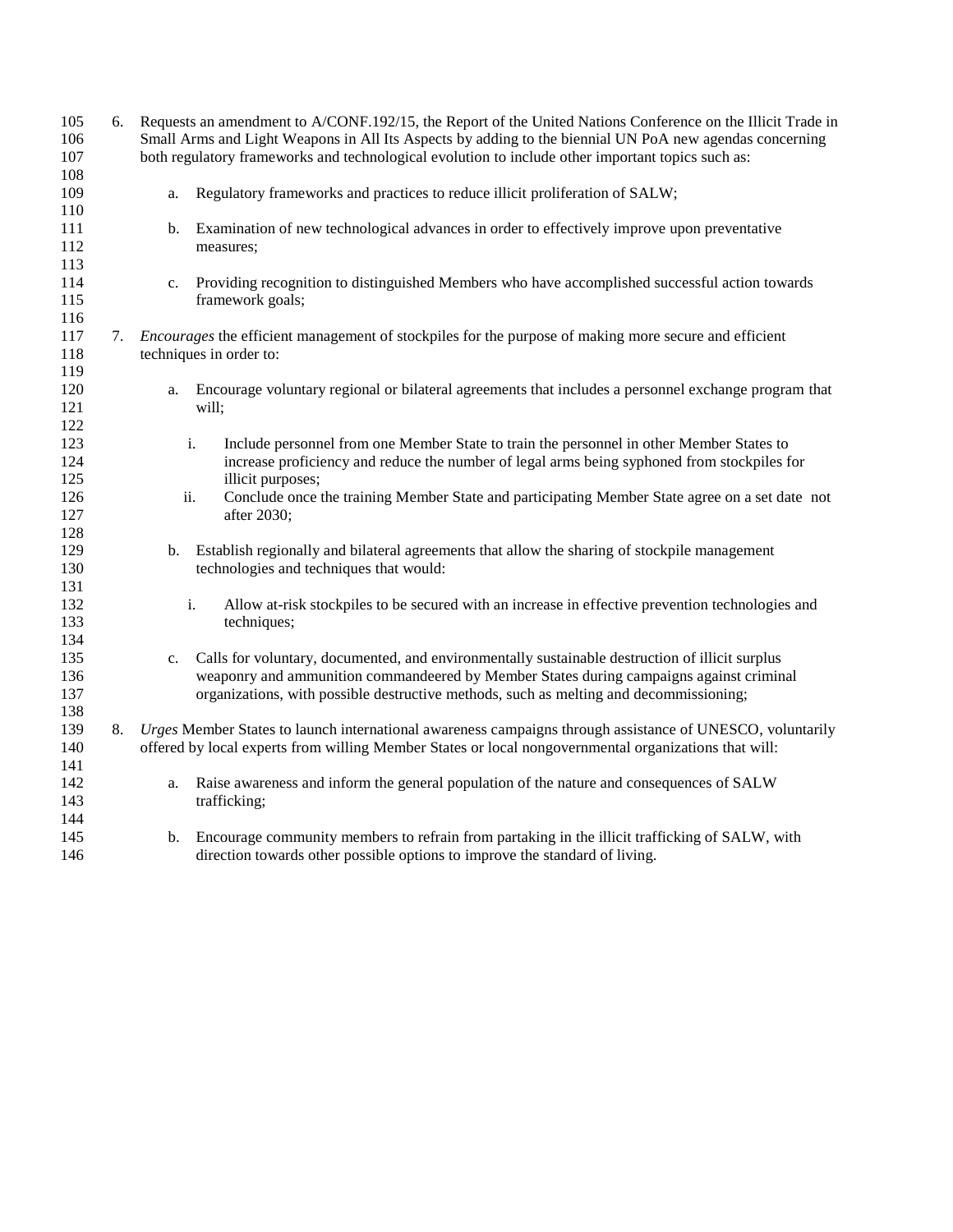

**Code:** GA1/1/3 **Committee:** General Assembly First Committee **Topic:** Addressing the Illicit Trafficking of Small Arms and Light Weapons

 *The General Assembly First Committee, Guided* by the purposes and principles of the *Charter of the United Nations* (*UN Charter*), *Welcoming* greater interagency cooperation between Member States in accordance with Article 26 of the *UN Charter* to "promote the establishment and maintenance of international peace and security with the least diversion for armaments of the world's human and economic resources," for armaments of the world's human and economic resources," *Affirming* the framework of the *Arms Trade Treaty*, *Programme of Action to Prevent, Combat and Eradicate the Illicit Trade in Small Arms and Light Weapons in All Its Aspects*, the *Protocol against Illicit Manufacturing and Trafficking of Firearms, their Parts, Components and Ammunition,* adopted by the United Nations General Assembly, and the SALW related issues under the Rule of Law and Human Security covered under the UN Development Assistance Framework, *International Small Arms Control Standards* (ISACS) 03.10, *Highlighting* the obligations cited in *the European Union Strategy for Combating Illicit Accumulation and Trafficking of SALW and Accompanying Ammunition*, *EU Regulation 258/20123* to improve tracking and control of civilian firearms exports from the European Union, *EU Decision 2013/698/* supporting the global reporting mechanism on illicit small arms, light weapons, and other illicit conventional arms and ammunition, the *EU Action Plan to Combat against Illicit Trafficking in and Use of Firearms and Explosives*, as well as the *Action Plan on the illicit trafficking of firearms between the EU and the South East Europe Region for the years 2015-2019*, *Approving* other international documents by regional or nongovernmental organizations in efforts to deal with this issue, specifically *Organization for Security and Co-operation in Europe (OSCE) Decision FSC.DEC/3/12* to reissue the OSCE *Document on Small Arms and Light Weapons (Decision FSC.DOC/1/00)*, *Desiring* member states to review and revitalize security measures regarding the production and processes of arms, ammunition, and accessories, in reference to General Assembly resolution 70/35, of December 7, 2015 and the *Wassenaar Arrangement on Export Control for Conventional Arms and Dual-Use Goods and Technologies*, *Expecting* Member States in the position to do so to provide technical support and assuming responsibility to monitor and report the trade and production of ammunition supplies, *Reaffirming and recognizing* our commitment to reaching the Sustainable Development Goals, 16.1 to 16.4 to "significantly reduce all forms of violence and related death rates everywhere" and "significantly reduce illicit financial and arms flows," as highlighted in paragraph 18 of *Secretary General Report A/72/122*, of July 7, 2017, *Having examined Secretary General Report A/72/122*, of July 7, 2017 in regard to the standard modules of the *International Small Arms Control Standards*, 1. *Encourages* Member States to review the production of ammunition and requiring serial identification on manufactured weapons, ammunitions, and accessories; 2. *Further invites* fellow Member States to collaborate in decreasing the trafficking of small arms and light weapons through UN Regional Peace Centres; 3. *Calls upon* Member States to increase cross-border cooperation at national and regional levels in addressing the problem of the illicit trade of small arms and light weapons with respect to each Member State's sovereignty over its borders with the help and facilitation of the United Nations Office for Disarmament Affairs (UNODA):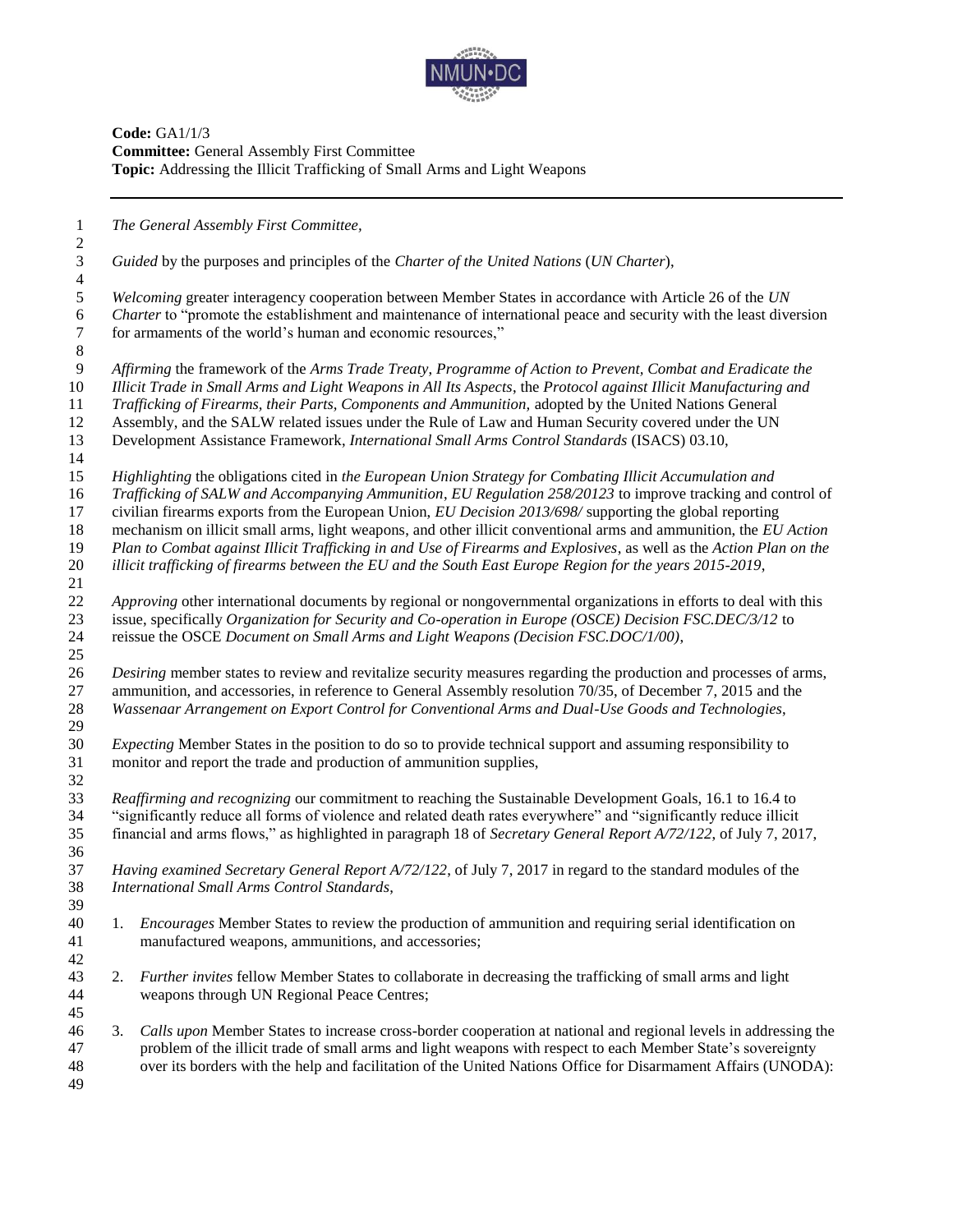- 50 a. Which calls upon the cooperation of the UNODA to provide instruction, technological assistance, and operational structure for oversight and building relationships between Member States according to operational structure for oversight and building relationships between Member States according to their region; 4. *Recommends* utilizing the support of the United Nations Coordinating Action on Small Arms (CASA) and ISACS Partners with the implementation of new technologies such as the mapping arms data visualization application; 58 5. *Further recommends* the improvement of tracking and control of civilian firearms exports including measures targeting their import and transit, with assistance and monitoring conducted by the United Nations Commissi targeting their import and transit, with assistance and monitoring conducted by the United Nations Commission on Disarmament; 6. *Expresses* the hope that Member States will celebrate the first Day of Disarmament led by CASA with the help of hundreds of ISACS Partners including governments, sub-regional organizations, civil society groups, and private sector companies by:
- 
- a. Raising awareness of the dangers of all aspect of SALW through social media campaigns and events.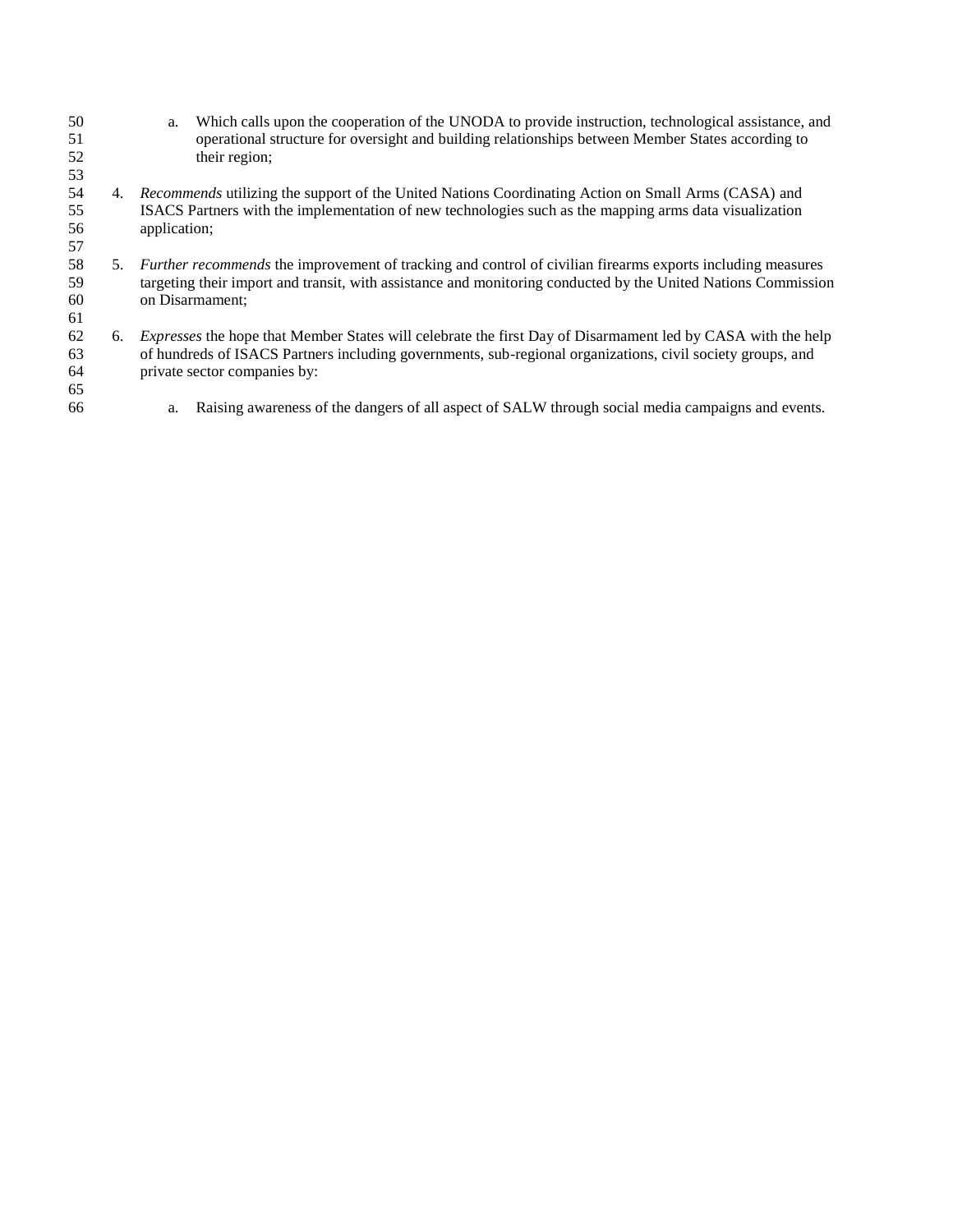

**Code:** GA1/1/4 **Committee:** General Assembly First Committee **Topic:** Addressing the Illicit Trafficking of Small Arms and Light Weapons.

 *The General Assembly First Committee, Recalling* Security Council resolution 2217 (2015), which highlights the international community's grave human rights concern of the threats that arise from the misuse of illicit trafficking of small arms and light weapons (SALW), *Recalling,* Safeworld's training module, impact of small arms and light weapons on conflict, security, and human development, modern SALW have accounted anywhere between 35 and 60 percent of all debts and injuries in warfare since 1990, *Reaffirming,* the principles of development and enforcement put forth by the *Programme of Action to Prevent, Combat and Eradicate the Illicit Trade in Small Arms and Light Weapons in All Its Aspects* (PoA), *Recognizing,* the usage of the PoA Implantation Support Systems, developed by the United Nations Office Department Affairs, as well as programs developed by Member States shall beneficiate the implantation of the PoA, *Believing,* the illicit trafficking of small arms and light weapons is a direct threat to both security and quality of life, *Viewing with appreciation,* a global cooperation among all Member States to agree on a specific code of conduct that ensures commitment and enforcement, *Taking into consideration,* the best practices of nations which have seen success in the suppression with the issue of illicit arms trafficking, *Emphasizing,* the roles that education and technology plays in combating the illicit spread and trafficking of small arms and light weapons, *Noting with deep concern,* the grave human rights violations that often accompany the illicit trafficking of small arms and light weapons, particularly against civil populations, *Having examined,* the small arms survey in Geneva, which emphasizes that at least 875 million SALW are stockpiled, *Understanding*, the difficulties encountered by Member States and the implementing of efficient buyback programs to reduce the enormous pool of weapons, especially those SALW lost in post conflict areas, *Upholding*, the ideals of protecting state sovereignty so that each individual Member-State retains the right of self- determination, 1. *Directs attention* to the ability of Quick Response Codes (QR codes) to track the manufacturer and current owner of the SALW, thus maintaining an awareness of the person and company to every gun in circulation: a. A QR code is defined as a matrix barcode that allows an easily readable set of data, this set of data is converted to a specific string of characters; b. The original purpose of a QR code is for product trafficking, document management, and item identification; 2. *Calls upon* all Member States to adopt national legislation to ensure the successful implementation of the QR system in newly manufactured weapons: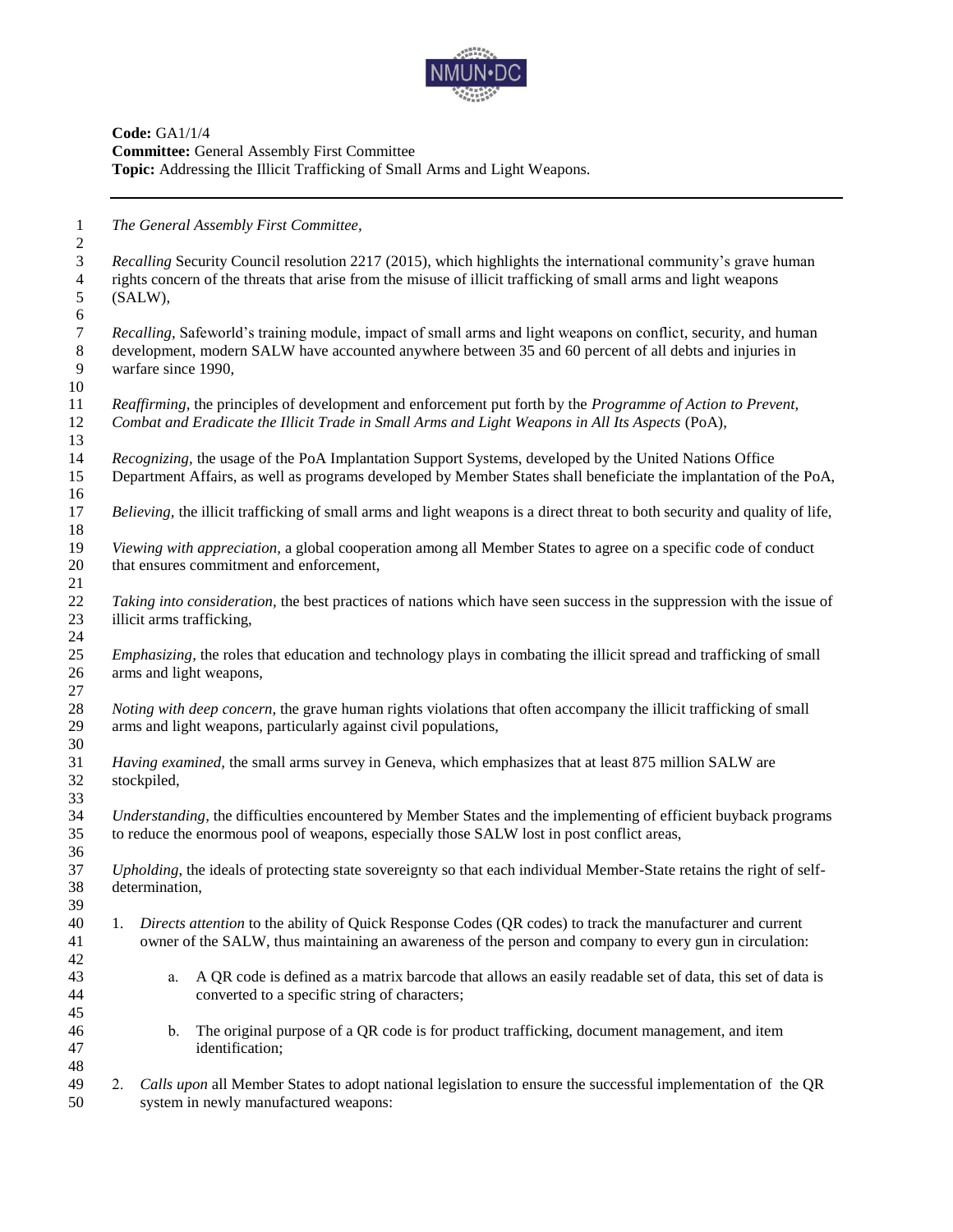| 51<br>52<br>53       |    | a.     | Member States are responsible for the implementation and fulfillment of the QR codes in their<br>respective country;                                                                                                                                                                 |
|----------------------|----|--------|--------------------------------------------------------------------------------------------------------------------------------------------------------------------------------------------------------------------------------------------------------------------------------------|
| 54<br>55<br>56       |    | b.     | The QR code shall be permanently affixed during the manufacturing process;                                                                                                                                                                                                           |
| 57<br>58             | 3. |        | <i>Encourages</i> that States adopt the goal of the implementation of the QR system to their current arsenal:                                                                                                                                                                        |
| 59<br>60             |    | a.     | The member state is set with the responsibility of setting a standardization of the placement of the QR<br>scan;                                                                                                                                                                     |
| 61<br>62<br>63<br>64 |    | b.     | Member states are encouraged to have a graduated system in which until such a time as they can<br>implement QR codes, they keep a database of serial numbers for SALW;                                                                                                               |
| 65<br>66<br>67       |    |        | 4. Further Encourages Member States to adhere to the QR system are welcome to sell any surplus of SALW on an<br>international market;                                                                                                                                                |
| 68<br>69<br>70       | 5. |        | Urges the International Telecommunication Union (ITU) to examine the addition and removal of SALW with<br>the Member States, thus creating a database within the world system;                                                                                                       |
| 71<br>72<br>73       | 6. |        | Requests the United Nations Office for Disarmament Affairs (UNODA) to incorporate the promotion and<br>assessment of the framework of the Arms Trade Treaty (ATT) and considers improvements to the ATT by<br>providing services in the following:                                   |
| 74<br>75<br>76       |    | a.     | Assist Member States seeking to create compatible legal frameworks as a mediator;                                                                                                                                                                                                    |
| 77<br>78             |    | b.     | Provide recommendations for best practices on legal and regulatory frameworks;                                                                                                                                                                                                       |
| 79<br>80             |    | c.     | Where possible, assist Member States in acquiring the relevant tracking and monitoring technology;                                                                                                                                                                                   |
| 81<br>82<br>83       |    | d.     | Act as a mediator, or where necessary, as a receiver and distributor of intelligence on the patterns and<br>locations of the illicit trafficking of small arms and light weapons;                                                                                                    |
| 84<br>85<br>86<br>87 |    | e.     | Encourages in cross-border cooperation with neighboring states in the training of security and customs<br>services to strengthen and develop their administrative, technical and operational capacity to limit<br>smuggling and illicit trafficking in small arms and light weapons; |
| 88<br>89<br>90<br>91 |    | f.     | Further Encourage participation & ratification in the PoA and the the International Instrument to<br>Enable States to Identify and Trace, in a Timely and Reliable Manner, Illicit Small Arms and Light<br>Weapons;                                                                  |
| 92<br>93<br>94       |    | g.     | Encourages a regional focus with the aim of forming specific policies while considering unique aspects<br>of each region;                                                                                                                                                            |
| 95<br>96<br>97<br>98 | 7. | price; | <i>Encourages</i> Member States to participate in an international accountability system where developed states can<br>help less developed countries facilitate their legal buyback of stock piles by purchasing SAWL for a lessened                                                 |
| 99<br>100            | 8. |        | Suggests Member States to discourage imports and exports of arms do not adhere to this program;                                                                                                                                                                                      |
| 101<br>102<br>103    | 9. |        | Calls for Member States to incorporate volunteer training in region groups by Non-Governmental Organizations<br>in reporting illicit arm sales to empower vulnerable groups such as women and children;                                                                              |
| 104<br>105<br>106    |    |        | 10. <i>Encourages</i> the exploration of new technologies in the field of smart weapons to prevent non-state actors from<br>using illegally obtained SALWs;                                                                                                                          |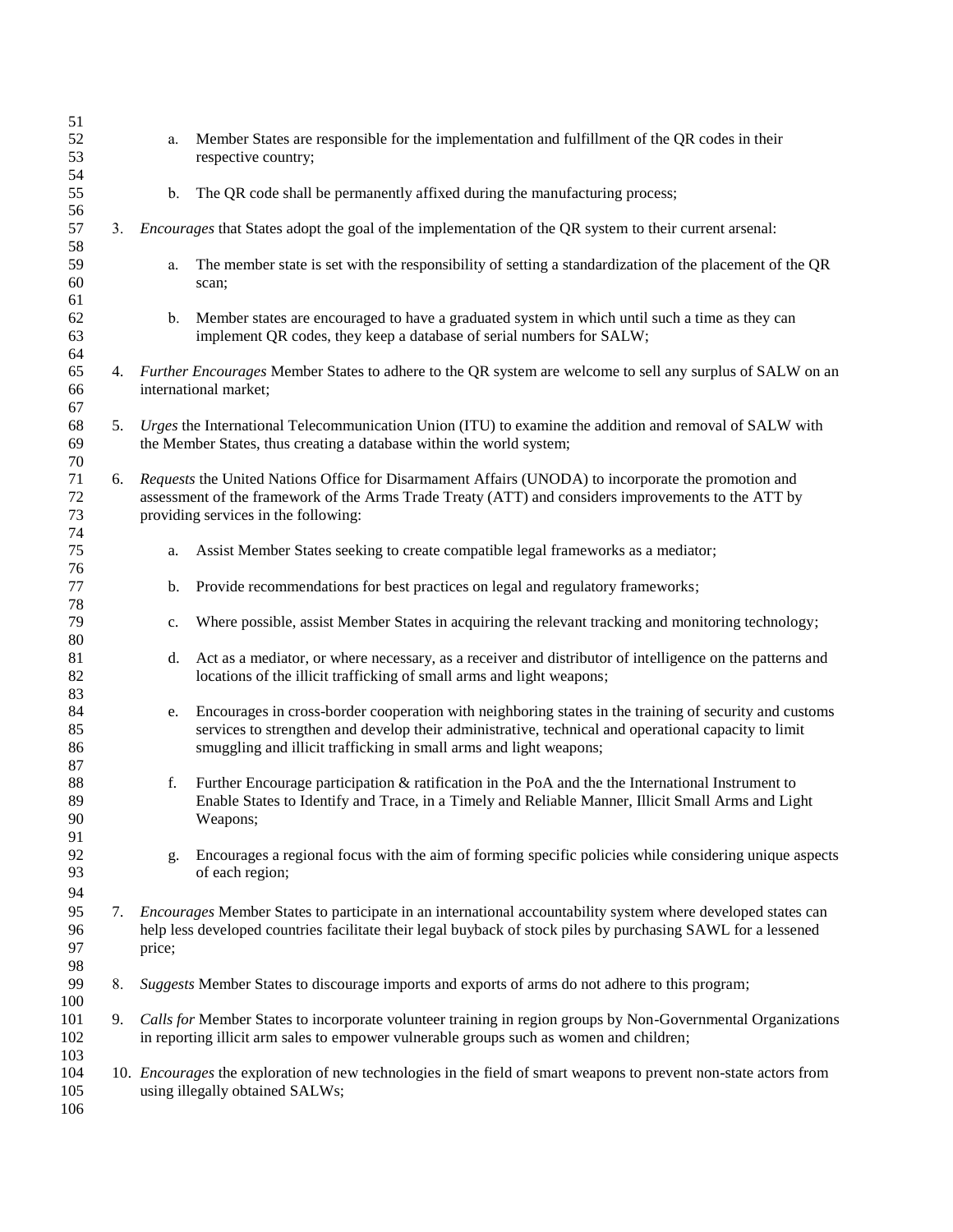107 11. *Recommends* exploring the feasibility of making Radio Frequency Identification technology accessible, further<br>108 increasing security of military stocks and adversely affecting the ability of such SALWs to enter t increasing security of military stocks and adversely affecting the ability of such SALWs to enter the illicit trade;

## $\frac{109}{110}$

12. *Encouraging* the participation of each Member State in this endeavor to reduce the illicit trafficking of small 111 arms and light weapons.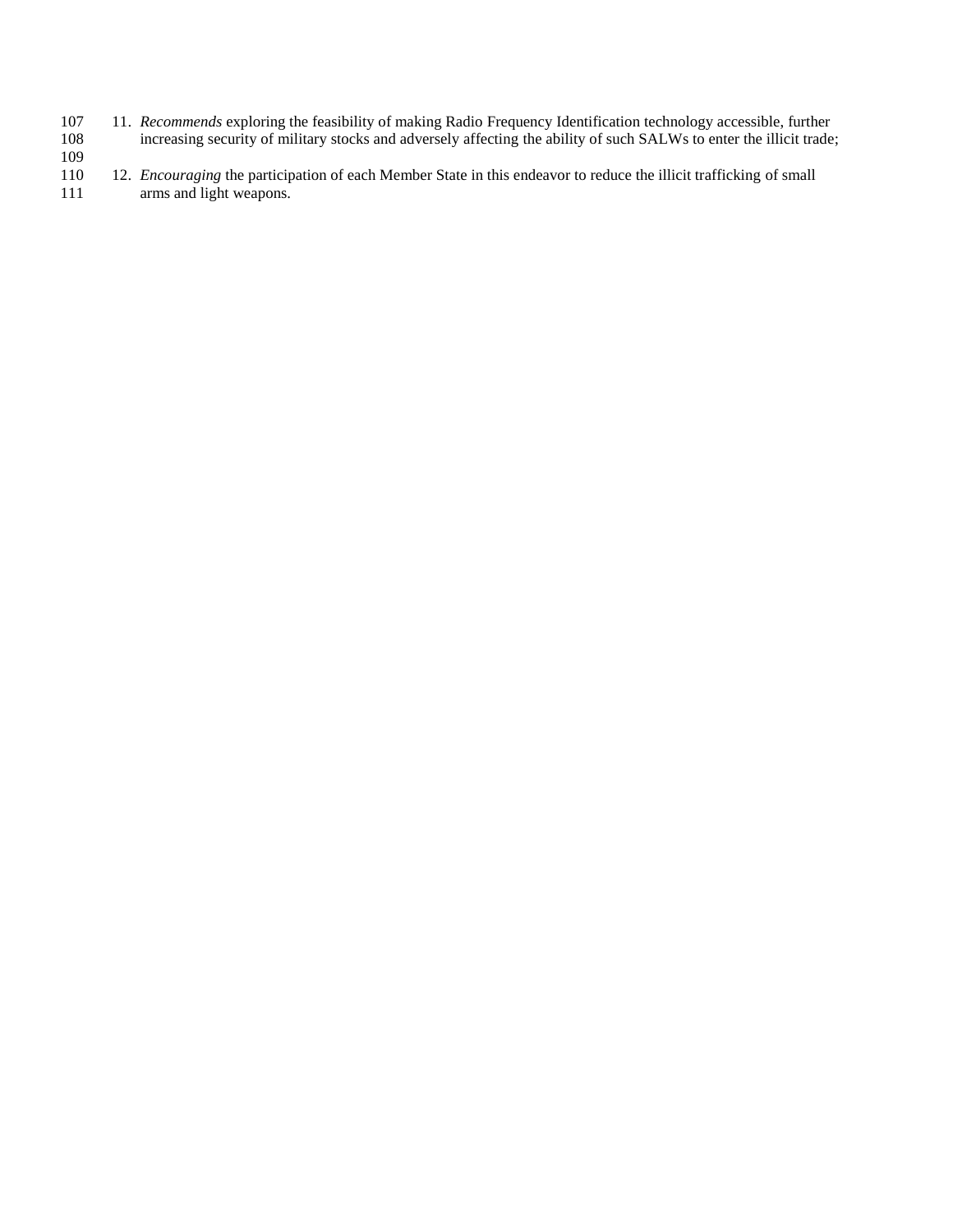

**Code:** GA1/1/5 **Committee:** General Assembly First Committee **Topic:** Addressing the Illicit trafficking of Small Arms and Light Weapons

| $\mathbf{1}$   |                                                                                                                     | The General Assembly First Committee,                                                                                    |  |  |  |
|----------------|---------------------------------------------------------------------------------------------------------------------|--------------------------------------------------------------------------------------------------------------------------|--|--|--|
| $\overline{c}$ |                                                                                                                     |                                                                                                                          |  |  |  |
| 3              |                                                                                                                     | Recognizing the potential of the Arms Trade Treaty (ATT) to be a foundational framework to curb the illicit              |  |  |  |
| $\overline{4}$ | trafficking of small arms and light weapons (SALW),                                                                 |                                                                                                                          |  |  |  |
| 5              |                                                                                                                     |                                                                                                                          |  |  |  |
| $\sqrt{6}$     |                                                                                                                     | Bearing in mind the importance of the globally agreed upon Programme of Action to Prevent, Combat and                    |  |  |  |
| $\overline{7}$ |                                                                                                                     | Eradicate the Illicit Trade in Small Arms and Light Weapons in All Its Aspects (PoA),                                    |  |  |  |
| $\,8\,$        |                                                                                                                     |                                                                                                                          |  |  |  |
| 9              |                                                                                                                     | Supporting the voluntary nature of the trust fund under the United Nations Trust Facility Supporting Cooperation on      |  |  |  |
| 10             |                                                                                                                     | Arms Regulations (UNSCAR) for Alliance of Civilizations to provide assistance and resources to Member States to          |  |  |  |
| 11             |                                                                                                                     | help implement the ATT and hinder the proliferation of SALW,                                                             |  |  |  |
| 12             |                                                                                                                     |                                                                                                                          |  |  |  |
| 13             |                                                                                                                     | Recalling that the United Nations Declaration on the Elimination of Violence Against Women defines gender based          |  |  |  |
| 14             |                                                                                                                     | violence as any act that results in, or is likely to result in, physical, sexual, or psychological harm or suffering to  |  |  |  |
| 15             |                                                                                                                     | women, including threats of such acts, coercion or arbitrary deprivation of liberty, whether occurring in public or      |  |  |  |
| 16             |                                                                                                                     | private life,                                                                                                            |  |  |  |
| 17             |                                                                                                                     |                                                                                                                          |  |  |  |
|                |                                                                                                                     |                                                                                                                          |  |  |  |
| 18             |                                                                                                                     | Stressing that contextual factors, such as humanitarian crisis, including conflict and post-conflict situations, may     |  |  |  |
| 19             |                                                                                                                     | increase women's vulnerability to gun violence,                                                                          |  |  |  |
| 20             |                                                                                                                     |                                                                                                                          |  |  |  |
| 21             |                                                                                                                     | Noting with satisfaction the successful firearms buyback programs in Member States such as Australia and Latin           |  |  |  |
| 22             |                                                                                                                     | America,                                                                                                                 |  |  |  |
| 23             |                                                                                                                     |                                                                                                                          |  |  |  |
| 24             |                                                                                                                     | Acknowledging the illegal possession of SALW is not only a threat to state security, but as a danger to civilian life as |  |  |  |
| 25             | well,                                                                                                               |                                                                                                                          |  |  |  |
| 26             |                                                                                                                     |                                                                                                                          |  |  |  |
| 27             | Keeping in mind the extreme violence the international community is subject to, with subsequent aftereffects in the |                                                                                                                          |  |  |  |
| 28             |                                                                                                                     | areas of education, gender equality, and the global economy,                                                             |  |  |  |
| 29             |                                                                                                                     |                                                                                                                          |  |  |  |
| 30             |                                                                                                                     | Aware of the importance of effective measures for combating illicit SALW transfers, and Noting with deep concern         |  |  |  |
| 31             | the lack of internationally standardized penalties and consequences,                                                |                                                                                                                          |  |  |  |
| 32             |                                                                                                                     |                                                                                                                          |  |  |  |
| 33             |                                                                                                                     | Affirming the efforts of the International Instrument to Enable States to Identify and Trace, in a Timely and Reliable   |  |  |  |
| 34             | Manner, Illicit Small Arms and Light Weapons (ITI) in curbing the illicit trade of SALW to unintended users,        |                                                                                                                          |  |  |  |
| 35             |                                                                                                                     |                                                                                                                          |  |  |  |
| 36             |                                                                                                                     | Taking into consideration the goals expressed in Article 1 of the ATT, which aims to prevent the diversion of illicit    |  |  |  |
| 37             | arms through civil society due to a lack of consensus on general standards,                                         |                                                                                                                          |  |  |  |
| 38             |                                                                                                                     |                                                                                                                          |  |  |  |
| 39             |                                                                                                                     | Realizing that effective border control to eradicate illicit weapons transportation must be a multinational              |  |  |  |
| 40             |                                                                                                                     | collaborative effort,                                                                                                    |  |  |  |
|                |                                                                                                                     |                                                                                                                          |  |  |  |
| 41             |                                                                                                                     |                                                                                                                          |  |  |  |
| 42             | 1.                                                                                                                  | Requests all Member States to sign and ratify the ATT;                                                                   |  |  |  |
| 43             |                                                                                                                     |                                                                                                                          |  |  |  |
| 44             | 2.                                                                                                                  | Humbly asks those Member States with substantial reservations in regards to the ATT to provide an official               |  |  |  |
| 45             |                                                                                                                     | opinion on how the ATT should be amended to ultimately achieve universal implementation;                                 |  |  |  |
| 46             |                                                                                                                     |                                                                                                                          |  |  |  |
| 47             | 3.                                                                                                                  | Calls upon Member States to increase funding for UNSCAR;                                                                 |  |  |  |
| 48             |                                                                                                                     |                                                                                                                          |  |  |  |
| 49             | 4.                                                                                                                  | <i>Encourages</i> effective and full implementation of Member States' commitment for the ITI through ensuring that       |  |  |  |
| 50             |                                                                                                                     | weapons are properly marked and that records are kept, especially where attention is paid to:                            |  |  |  |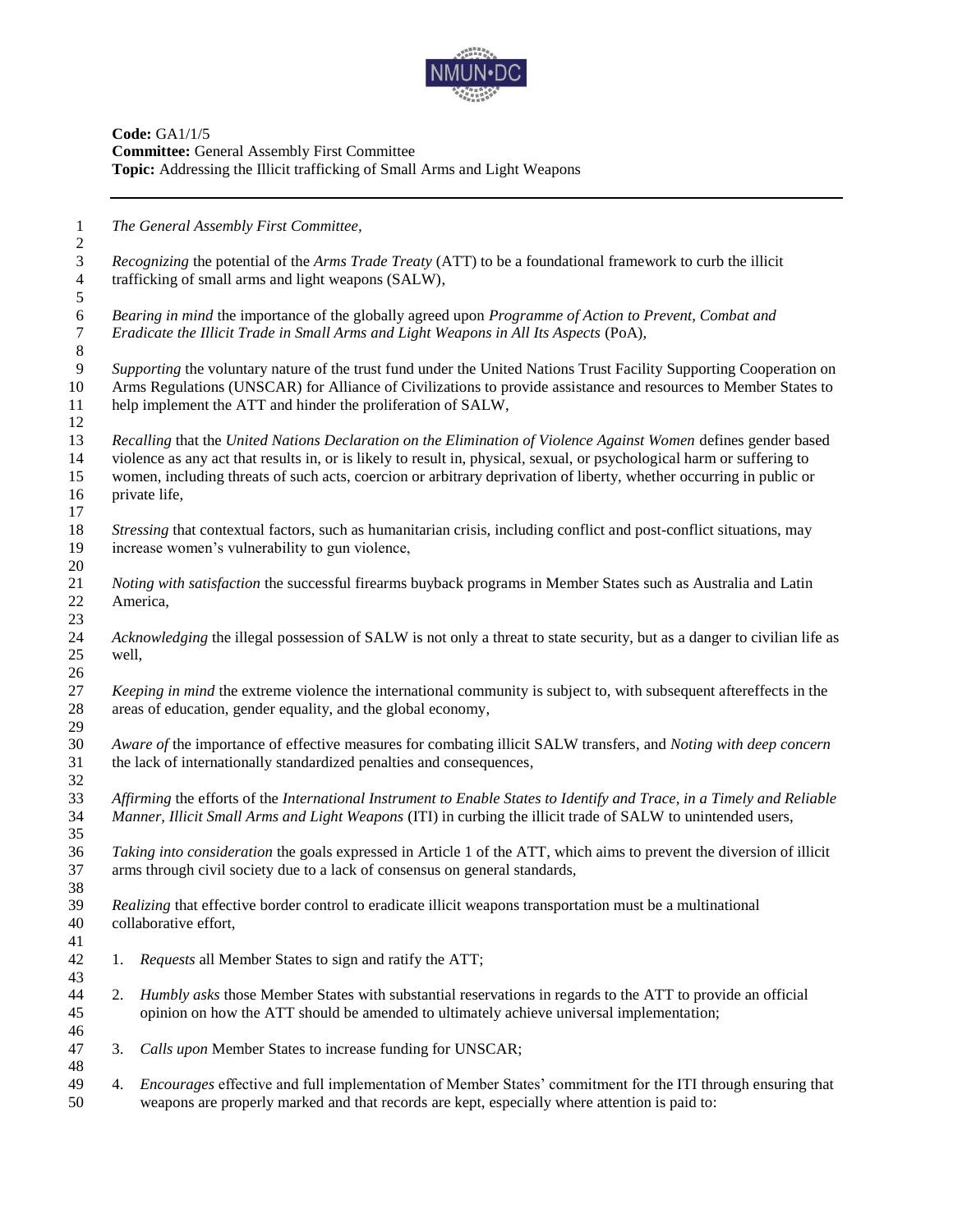| 51<br>52<br>53<br>54       |    | a.                                                                                                                                                                                                                                                                                                                                                                                             | A possible partnership with International Criminal Police Organization (INTERPOL) or regional<br>services such as ASEANAPOL, in order to exchange information on weapons tracing;                                                                                                                                                     |
|----------------------------|----|------------------------------------------------------------------------------------------------------------------------------------------------------------------------------------------------------------------------------------------------------------------------------------------------------------------------------------------------------------------------------------------------|---------------------------------------------------------------------------------------------------------------------------------------------------------------------------------------------------------------------------------------------------------------------------------------------------------------------------------------|
| 55<br>56                   |    | b.                                                                                                                                                                                                                                                                                                                                                                                             | Micro stamping every firing pin individually, as to enable tracing of essential weapon parts;                                                                                                                                                                                                                                         |
| 57<br>58<br>59<br>60<br>61 | 5. | security reasons;                                                                                                                                                                                                                                                                                                                                                                              | Invites all Members States to comply with United Nations Coordinating Action on Small Arms program and<br>International Small Arms Control Standards and assist with SALW tracking on both a national and regional<br>basis with an understanding that regional tracking methods may vary from nation to nation for privacy and       |
| 62<br>63<br>64<br>65       | 6. |                                                                                                                                                                                                                                                                                                                                                                                                | Urges Member States to increase women's participation across all initiatives fighting the illicit trade of SALW<br>in an effort to achieve Sustainable Development Goal 5 and accomplish gender equality and empower all<br>women and girls, in particular target 5.5, in order to:                                                   |
| 66<br>67<br>68             |    | a.                                                                                                                                                                                                                                                                                                                                                                                             | Increase the proportion of women in managerial positions to improve effectiveness, provide<br>perspective, and safeguard against gender-based gun violence;                                                                                                                                                                           |
| 69<br>70<br>71             |    | b.                                                                                                                                                                                                                                                                                                                                                                                             | Increase the proportion of women in national and local governments to affect policy on the trade of<br>SALW;                                                                                                                                                                                                                          |
| 72<br>73<br>74<br>75<br>76 |    | to:                                                                                                                                                                                                                                                                                                                                                                                            | 7. Recommends willing and able Member States to implement a buy-back program, modeled after the Australian<br>National Firearms Buyback Program, or creation of a set of anonymous drop off locations for SALW, and<br>suggests turned over weapons are utilized in ways that give back to the communities; including but not limited |
| 77<br>78<br>79             |    | a.                                                                                                                                                                                                                                                                                                                                                                                             | Melting down materials to be used in the betterment of local communities, such as constructing other<br>jungle gyms among other innovative solutions;                                                                                                                                                                                 |
| 80<br>81                   |    | b.                                                                                                                                                                                                                                                                                                                                                                                             | Dissembling and selling raw materials, and using the profits to aid regional development initiatives;                                                                                                                                                                                                                                 |
| 82<br>83<br>84             | 8. |                                                                                                                                                                                                                                                                                                                                                                                                | Asks for a collaborative effort between Member States to consider the potential of a regional strike-point system<br>to prosecute repeat offenders found with an illegally acquired weapon, or without a license;                                                                                                                     |
| 85<br>86<br>87<br>88<br>89 | 9. | Further recommends that Member States criminalize the illicit transfer, acquisition, use, marking, ownership,<br>and any unofficial application of weapons, and adopt more stringent regulations for the legal acquisition of<br>weapons, including but not limited to the acquisition of legally obtainable small arms to specified groups of<br>individuals, as determined by Member States; |                                                                                                                                                                                                                                                                                                                                       |
| 90<br>91<br>92<br>93       |    | 10. Suggests Member States establish a line of action which addresses the consequences of violations of the<br>aforementioned guidelines regarding SALW and therefore, ensuring that each Member State mandates the<br>tracing of SALW both in circulation and immediately after creation;                                                                                                     |                                                                                                                                                                                                                                                                                                                                       |
| 94<br>95<br>96             |    |                                                                                                                                                                                                                                                                                                                                                                                                | 11. Emphasizes the need for all Member States sharing a border to cooperate and hold one another accountable in<br>only allowing sanctioned trades to cross borders through co-enforced monitoring of goods transfers, in order to<br>promote international collaboration and responsibility.                                         |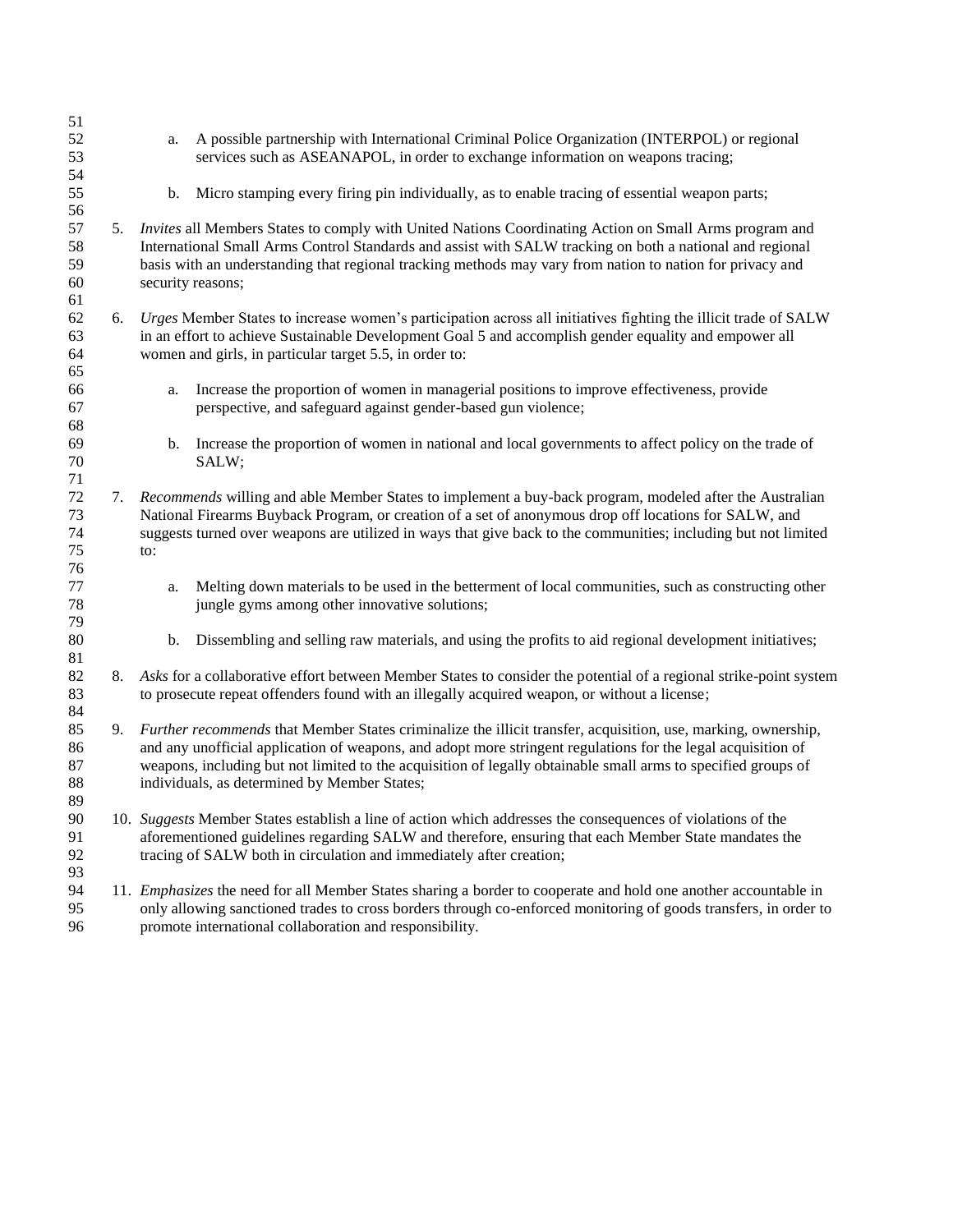

| $\mathbf{1}$                    | The General Assembly First Committee,                                                                                                                 |
|---------------------------------|-------------------------------------------------------------------------------------------------------------------------------------------------------|
| $\mathbf{2}$<br>$\mathfrak{Z}$  |                                                                                                                                                       |
|                                 | Guided by Article 1 of the Charter of the United Nations, which calls for the promotion and maintenance of peace<br>and security among Member States, |
| $\overline{4}$<br>$\mathfrak s$ |                                                                                                                                                       |
| $\sqrt{6}$                      | Affirming that each Member State's sovereignty is important in regard to monitoring and control of their border,                                      |
| $\overline{7}$                  |                                                                                                                                                       |
| $\, 8$                          | Encouraging Member States to adopt United Nations (UN) language regarding these issues to unify Member States,                                        |
| $\overline{9}$                  |                                                                                                                                                       |
| 10                              | Noting with deep concern that many Member States do not currently have comprehensive legislation pertaining to                                        |
| 11                              | the issue of illicit small arms and light weapons (SALW) trafficking,                                                                                 |
| 12                              |                                                                                                                                                       |
| 13                              | Recognizing the need to emphasize education programs in high-poverty regions that focus on helping women and                                          |
| 14                              | children advance as active, contributive members of society,                                                                                          |
| 15                              |                                                                                                                                                       |
| 16                              | Recalling the United Nations Conference on the Illicit Trade in Small Arms and Light Weapons in All Its Aspects                                       |
| 17                              | (2011), in which 15 Member States discuss the measures to reinforce all existing arms trafficking legislation and                                     |
| 18                              | develop strategies to 16 enhance intelligence sharing between states,                                                                                 |
| 19                              |                                                                                                                                                       |
| $20\,$                          | Approving Member States to allow for increased involvement from nongovernmental organizations (NGOs),                                                 |
| 21                              |                                                                                                                                                       |
| 22                              | Advising the United Nations Office of Geneva to expand the Conference on Disarmament by inviting the                                                  |
| 23                              | participation all Member Nations belonging to the African Union and more generally with the Organization of                                           |
| 24                              | Solidarity of the People of Asia, Africa, and Latin America,                                                                                          |
| 25                              |                                                                                                                                                       |
| 26                              | Bearing in mind Southern African Development Community region framework titled Protocol on the Control of                                             |
| 27                              | Firearms, Ammunition and Other Related Materials to develop national and regional public education and                                                |
| 28                              | awareness programs to enhance public involvement in tackling illicit trafficking,                                                                     |
| 29                              |                                                                                                                                                       |
| 30                              | Understanding that Member States and corporations receive large amounts of economic benefit from selling arms,                                        |
| 31                              |                                                                                                                                                       |
| 32                              | Understanding that in the past, sanctions placed on Member States and corporations that sell illicit arms has not seen                                |
| 33                              | a decrease in the number of illicit arms trafficking,                                                                                                 |
| 34                              |                                                                                                                                                       |
| 35                              | Recognizing the regional differences and relationships between Members States regarding borders and information                                       |
| 36                              | sharing in regard to illicit arms trade,                                                                                                              |
| 37                              |                                                                                                                                                       |
| 38                              | Fully aware that the collaboration of Member States in their address of institutionalized complicity is crucial to the                                |
| 39                              | project of stabilizing all countries who face issues with internal and transnational violence,                                                        |
| 40                              |                                                                                                                                                       |
| 41                              | Recalling S/RES/2117 (2013) and the need for full and effective implementation by States at the national, regional,                                   |
| 42                              | and international levels of the United Nations Programme of Action to Prevent, Combat and Eradicate the Illicit                                       |
| 43                              | Trade in Small Arms and Light Weapons in All Its Aspects (PoA) and the International Instrument to Enable States                                      |
| 44                              | to Identify and Trace (ITI),                                                                                                                          |
| 45                              |                                                                                                                                                       |
| 46                              | Further recalling the international efforts to combat brokering of small arms and light weapons through the adoption                                  |
| 47                              | of the Arms trade Treaty (ATT) by taking measures, pursuant to their national laws such as identify priority areas                                    |
| 48                              | for twelve capacity building and the exchange of knowledge on the implementation of the ATT,                                                          |
| 49                              |                                                                                                                                                       |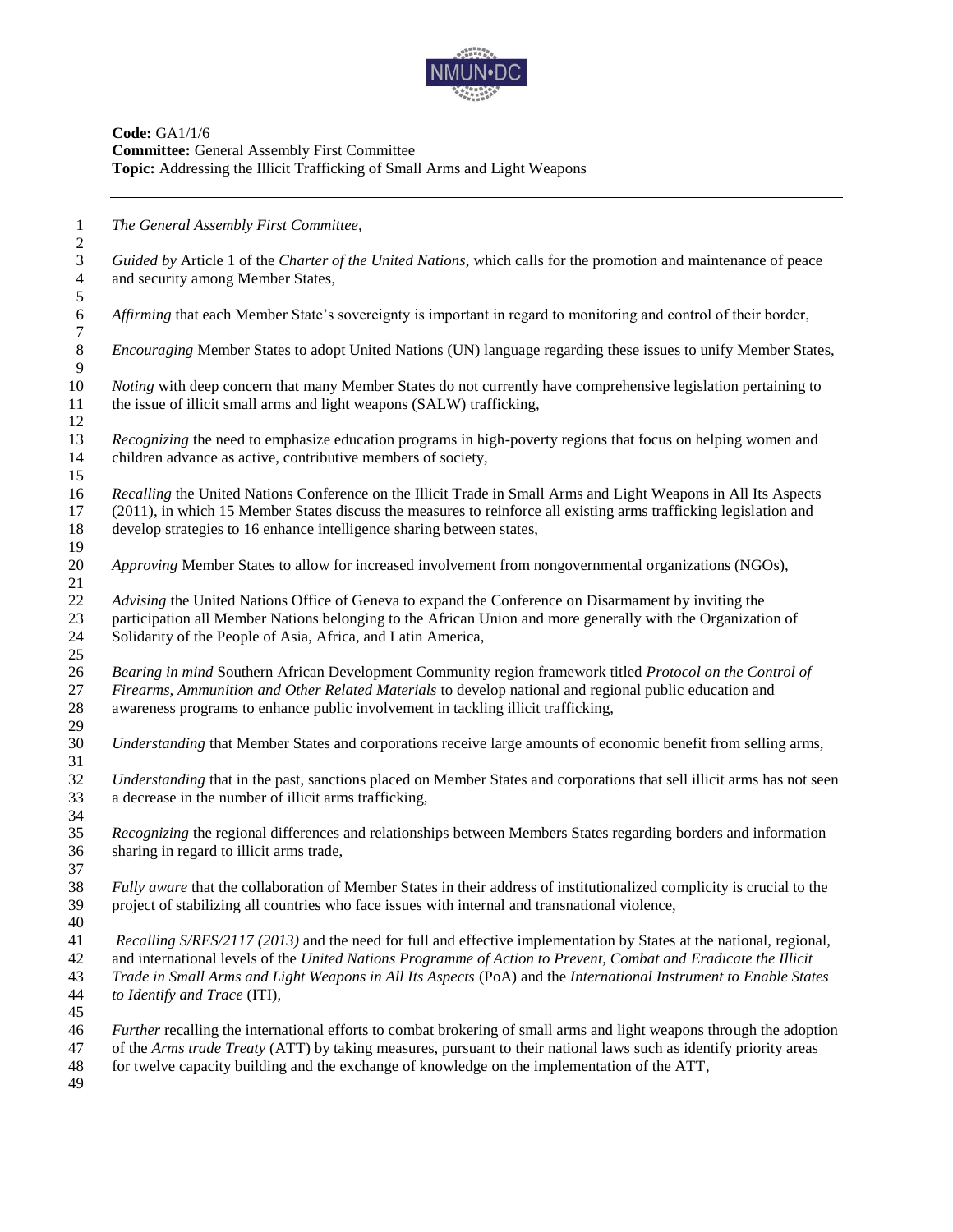| 51<br>52<br>53 |                                                                                                                                                                                                                                                                 | the number of illicit SALW turned in, as exemplified in the Movement Against Small Arms Control in West Africa<br>(MALAO)'s program in Senegal,                                                                                                                                                                                                              |  |  |
|----------------|-----------------------------------------------------------------------------------------------------------------------------------------------------------------------------------------------------------------------------------------------------------------|--------------------------------------------------------------------------------------------------------------------------------------------------------------------------------------------------------------------------------------------------------------------------------------------------------------------------------------------------------------|--|--|
| 54<br>55<br>56 |                                                                                                                                                                                                                                                                 | Guided by Section I, Article 16 of the PoA which recognizes the contribution of civil society, non-governmental<br>organizations and industry in assisting the government eradicate and combat the illicit trafficking of small arms and<br>light weapons, as well as Security Council Resolution 1325, which recognizes the role of women in the prevention |  |  |
| 57<br>58<br>59 |                                                                                                                                                                                                                                                                 | and resolution of conflict, peace and security building and their equal participation and full involvement in the<br>maintenance of peace and security,                                                                                                                                                                                                      |  |  |
| 60<br>61<br>62 | Bearing in mind that civil societies are effective mechanisms to localize the Sustainable Development Goals (SDGs)<br>and ensure accountability and transparency amongst governments through data collection, information sharing,<br>reporting and monitoring, |                                                                                                                                                                                                                                                                                                                                                              |  |  |
| 63             |                                                                                                                                                                                                                                                                 |                                                                                                                                                                                                                                                                                                                                                              |  |  |
| 64<br>65       |                                                                                                                                                                                                                                                                 | Affirming General Assembly resolution 67/189 of 27 March 2013 and its support for data collection and the positive<br>influence it can have on strengthening local justice systems as well as international corporation,                                                                                                                                     |  |  |
| 66<br>67       |                                                                                                                                                                                                                                                                 | Deeply concerned by the amount of armed child soldiers present today due to the illicit trafficking of small arms and                                                                                                                                                                                                                                        |  |  |
| 68<br>69       |                                                                                                                                                                                                                                                                 | light weapons as described in Human Rights Council resolution A/HRC/RES/34/22 of 2017 and supports the efforts<br>to bring perpetrators of child recruitment to justice and criminalize the recruitment of child soldiers as well as                                                                                                                         |  |  |
| $70\,$         | increasing transparency,                                                                                                                                                                                                                                        |                                                                                                                                                                                                                                                                                                                                                              |  |  |
| 71<br>72       | 1.                                                                                                                                                                                                                                                              | Urges the creation of an international plan known as D.I.M.E.S, and the implementation and jurisdiction of this                                                                                                                                                                                                                                              |  |  |
| 73             |                                                                                                                                                                                                                                                                 | plan will fall under the General Assembly First Committee:                                                                                                                                                                                                                                                                                                   |  |  |
| 74             |                                                                                                                                                                                                                                                                 |                                                                                                                                                                                                                                                                                                                                                              |  |  |
| 75<br>76       | a.                                                                                                                                                                                                                                                              | D will stand for suggested domestic legislation that will encourage:                                                                                                                                                                                                                                                                                         |  |  |
| 77             | i.                                                                                                                                                                                                                                                              | Member States should seek to create domestic legislation to start decreasing illicit trafficking of                                                                                                                                                                                                                                                          |  |  |
| $78\,$         |                                                                                                                                                                                                                                                                 | SALW and to enforce stricter controls for small arms and light weapon markets through                                                                                                                                                                                                                                                                        |  |  |
| 79             |                                                                                                                                                                                                                                                                 | authorized organizations such as police and military bodies;                                                                                                                                                                                                                                                                                                 |  |  |
| 80             | ii.                                                                                                                                                                                                                                                             | Member States should uphold the frameworks of all past international efforts, such as ATT to                                                                                                                                                                                                                                                                 |  |  |
| 81             |                                                                                                                                                                                                                                                                 | decrease the number of illicit arms;                                                                                                                                                                                                                                                                                                                         |  |  |
| 82             | iii.                                                                                                                                                                                                                                                            | The further promulgation of the UN PoA specifically for Member States who have yet to adhere to                                                                                                                                                                                                                                                              |  |  |
| 83<br>84       |                                                                                                                                                                                                                                                                 | the program through strengthening inter-governmental partnerships between 155 Member States;<br>Member States should adopt the UN definition of arms brokering which is defined as; "a person or                                                                                                                                                             |  |  |
| 85<br>86       | iv.                                                                                                                                                                                                                                                             | entity acting as an intermediary that brings together relevant parties and arranges or facilitates a<br>potential transaction of small arms and light weapons in return for some form of benefit, whether                                                                                                                                                    |  |  |
| 87             |                                                                                                                                                                                                                                                                 | financial or otherwise";                                                                                                                                                                                                                                                                                                                                     |  |  |
| 88             | v.                                                                                                                                                                                                                                                              | Member States to work with the United Nations Office for Disarmament Affairs (UNODA) to                                                                                                                                                                                                                                                                      |  |  |
| 89             |                                                                                                                                                                                                                                                                 | establish gender-based approaches to disarmament by empowering women to be instruments of                                                                                                                                                                                                                                                                    |  |  |
| 90             |                                                                                                                                                                                                                                                                 | change in their local communities by developing local education and buyback programs to:                                                                                                                                                                                                                                                                     |  |  |
| 91             |                                                                                                                                                                                                                                                                 |                                                                                                                                                                                                                                                                                                                                                              |  |  |
| 92             |                                                                                                                                                                                                                                                                 | Provide informational resources from UNODA towards local women's groups to develop<br>1.                                                                                                                                                                                                                                                                     |  |  |
| 93<br>94       |                                                                                                                                                                                                                                                                 | unique strategies to fit the varying needs of Member States;<br>Expand upon the disarmament and buyback programs run by the United Nations Regional                                                                                                                                                                                                          |  |  |
| 95             |                                                                                                                                                                                                                                                                 | 2.<br>Center for Peace and Disarmament in Africa such as MALAO by encouraging other Member                                                                                                                                                                                                                                                                   |  |  |
| 96             |                                                                                                                                                                                                                                                                 | States to adopt protocols that will provide platforms for women to voice their concerns and                                                                                                                                                                                                                                                                  |  |  |
| 97             |                                                                                                                                                                                                                                                                 | influence their communities to participate in the buyback programs;                                                                                                                                                                                                                                                                                          |  |  |
| 98             |                                                                                                                                                                                                                                                                 |                                                                                                                                                                                                                                                                                                                                                              |  |  |
| 99             |                                                                                                                                                                                                                                                                 | b. I will stand for incentivize with the goal of:                                                                                                                                                                                                                                                                                                            |  |  |
| 100            |                                                                                                                                                                                                                                                                 |                                                                                                                                                                                                                                                                                                                                                              |  |  |
| 101            | i.                                                                                                                                                                                                                                                              | Urging Member States to recognize the illegality of selling arms to conflict areas where the                                                                                                                                                                                                                                                                 |  |  |
| 102<br>103     |                                                                                                                                                                                                                                                                 | national government is destabilized and potentially complicit in violations of human rights and<br>groups that are creating conflict;                                                                                                                                                                                                                        |  |  |
| 104            | ii.                                                                                                                                                                                                                                                             | Allowing Member States access to proper technologies and techniques such as, stockpile                                                                                                                                                                                                                                                                       |  |  |
| 105            |                                                                                                                                                                                                                                                                 | techniques;                                                                                                                                                                                                                                                                                                                                                  |  |  |
|                |                                                                                                                                                                                                                                                                 |                                                                                                                                                                                                                                                                                                                                                              |  |  |

50 *Notes* that empowering women with tools to create local disarmament programs has positive impacts in increasing<br>51 the number of illicit SALW turned in, as exemplified in the Movement Against Small Arms Control in West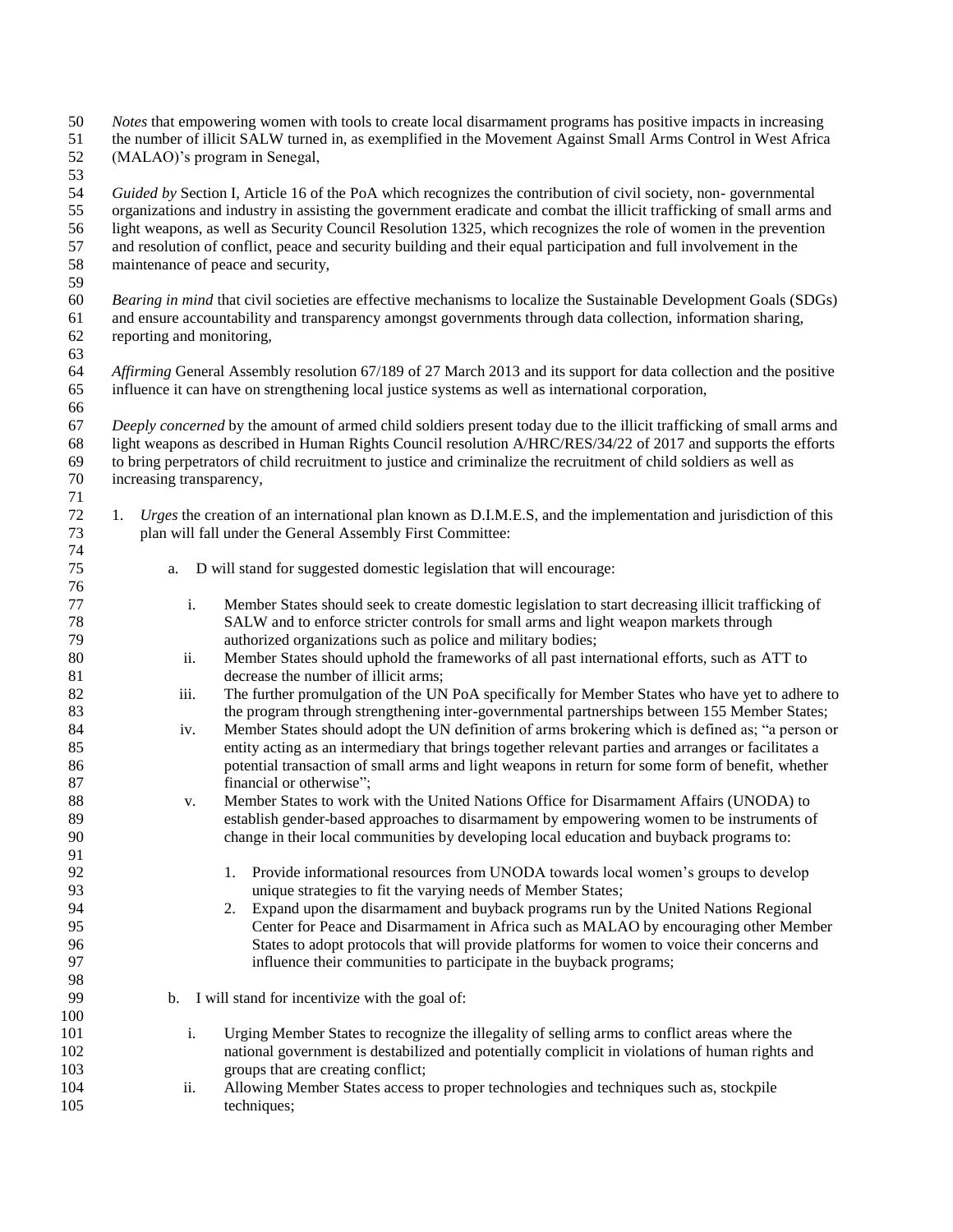| 106<br>107<br>108<br>109<br>110<br>111<br>112 | iii.        | Member States who continue to sell illicit arms to unstable governments and potentially complicit<br>in violations of human rights may experience subjective unfavorable standing with other<br>participating Member States, who are encouraged to utilize economic power and influence to<br>achieve desired outcomes that mitigate the illicit trafficking of small arms and light weapons and<br>against Member States who do not respect international standards such as economic and trade<br>embargos; |
|-----------------------------------------------|-------------|--------------------------------------------------------------------------------------------------------------------------------------------------------------------------------------------------------------------------------------------------------------------------------------------------------------------------------------------------------------------------------------------------------------------------------------------------------------------------------------------------------------|
| 113<br>114<br>115                             | $c_{\cdot}$ | M will stand for mitigation with the understanding that the illicit trade of small arms and light weapons<br>create conflict areas that lead to an environment of desperation that is contributive to crime:                                                                                                                                                                                                                                                                                                 |
| 116<br>117                                    | i.          | Calling on Member States to work to rebuild conflict stricken cities that have been cause by illicit<br>arms trade once the conflict has left the area;                                                                                                                                                                                                                                                                                                                                                      |
| 118                                           | ii.         | Assisting women and children affected by or left behind within a conflict area by getting these                                                                                                                                                                                                                                                                                                                                                                                                              |
| 119<br>120                                    |             | individuals and their families to a safe zone that operates work programs internationally and<br>internally;                                                                                                                                                                                                                                                                                                                                                                                                 |
| 121                                           | iii.        | Encouraging Member States to adopt the United Nations Development Programme Capacity                                                                                                                                                                                                                                                                                                                                                                                                                         |
| 122<br>123                                    |             | Development in Post-Conflict Countries;                                                                                                                                                                                                                                                                                                                                                                                                                                                                      |
| 124                                           |             | d. E will stand for educate with the goal of:                                                                                                                                                                                                                                                                                                                                                                                                                                                                |
| 125                                           |             |                                                                                                                                                                                                                                                                                                                                                                                                                                                                                                              |
| 126                                           | i.          | Member States should implement programs to educate children on the dangers of weapons                                                                                                                                                                                                                                                                                                                                                                                                                        |
| 127                                           |             | trafficking and armed violence, and in turn provide alternatives for participation in organized or                                                                                                                                                                                                                                                                                                                                                                                                           |
| 128                                           |             | individualized crime such as youth development programs;                                                                                                                                                                                                                                                                                                                                                                                                                                                     |
| 129                                           | ii.         | Suggests that education be used to inspire change in the social and cultural mindset towards                                                                                                                                                                                                                                                                                                                                                                                                                 |
| 130                                           |             | weapons by:                                                                                                                                                                                                                                                                                                                                                                                                                                                                                                  |
| 131                                           |             |                                                                                                                                                                                                                                                                                                                                                                                                                                                                                                              |
| 132                                           |             | Developing national and regional public education awareness programs among youth to<br>1.                                                                                                                                                                                                                                                                                                                                                                                                                    |
| 133                                           |             | deconstruct the image of weapons as masculine and romanticized by:                                                                                                                                                                                                                                                                                                                                                                                                                                           |
| 134                                           |             |                                                                                                                                                                                                                                                                                                                                                                                                                                                                                                              |
| 135                                           |             | Expanding to other Member States the Youth Against Crime (YAC) program that<br>a.                                                                                                                                                                                                                                                                                                                                                                                                                            |
| 136                                           |             | engages in initiatives that are collectively organized and conducted by youth, creating                                                                                                                                                                                                                                                                                                                                                                                                                      |
| 137                                           |             | self-empowerment against the allure of small arms within a peer community;                                                                                                                                                                                                                                                                                                                                                                                                                                   |
| 138                                           |             | Recommending a mentorship program between instructors and students in both the public<br>b.                                                                                                                                                                                                                                                                                                                                                                                                                  |
| 139                                           |             | and private sector that guides them towards opportunity and away from illegal behaviors;                                                                                                                                                                                                                                                                                                                                                                                                                     |
| 140                                           |             | Empowering the programs with the collective logistical and financial help of<br>c.                                                                                                                                                                                                                                                                                                                                                                                                                           |
| 141                                           |             | international nongovernmental organizations (NGOs) as well as multi-stakeholder                                                                                                                                                                                                                                                                                                                                                                                                                              |
| 142                                           |             | partnerships such as the Global Partnership for Education that operate locally within the                                                                                                                                                                                                                                                                                                                                                                                                                    |
| 143                                           |             | affected Member States;                                                                                                                                                                                                                                                                                                                                                                                                                                                                                      |
| 144                                           |             | d. Coupled with financial assistance from United Kingdom's Office of Developmental                                                                                                                                                                                                                                                                                                                                                                                                                           |
| 145                                           |             | Assistance (ODA) as well as the Organization of Solidarity with the People of Asia,                                                                                                                                                                                                                                                                                                                                                                                                                          |
| 146                                           |             | Africa, and Latin America;                                                                                                                                                                                                                                                                                                                                                                                                                                                                                   |
| 147                                           |             |                                                                                                                                                                                                                                                                                                                                                                                                                                                                                                              |
| 148                                           |             | Initiating community-based public seminars and marches to advocate for the recognition of<br>2.                                                                                                                                                                                                                                                                                                                                                                                                              |
|                                               |             | the dangers and consequences of weapons use by utilizing advertising entities such as Seven                                                                                                                                                                                                                                                                                                                                                                                                                  |
| 149                                           |             |                                                                                                                                                                                                                                                                                                                                                                                                                                                                                                              |
| 150                                           |             | Paths in Angola, which spreads awareness campaigns through social and multimedia                                                                                                                                                                                                                                                                                                                                                                                                                             |
| 151                                           |             | platforms;                                                                                                                                                                                                                                                                                                                                                                                                                                                                                                   |
| 152                                           |             |                                                                                                                                                                                                                                                                                                                                                                                                                                                                                                              |
| 153                                           | iii.        | Initiating public seminars and marches to advocate for the recognition of the dangers and                                                                                                                                                                                                                                                                                                                                                                                                                    |
| 154                                           |             | consequences of weapons use by:                                                                                                                                                                                                                                                                                                                                                                                                                                                                              |
| 155                                           |             |                                                                                                                                                                                                                                                                                                                                                                                                                                                                                                              |
| 156                                           |             | Engaging in initiatives informing younger populations of programs collectively organized and<br>1.                                                                                                                                                                                                                                                                                                                                                                                                           |
| 157                                           |             | conducted by youth aimed at educating and creating awareness within their peers similar to:                                                                                                                                                                                                                                                                                                                                                                                                                  |
| 158                                           |             |                                                                                                                                                                                                                                                                                                                                                                                                                                                                                                              |
| 159                                           |             | The YAC program to use youth to engage youth;<br>a.                                                                                                                                                                                                                                                                                                                                                                                                                                                          |
| 160                                           |             | 'No guns, please we are children!';<br>b.                                                                                                                                                                                                                                                                                                                                                                                                                                                                    |
| 161                                           |             | World Sports Alliance;<br>c.                                                                                                                                                                                                                                                                                                                                                                                                                                                                                 |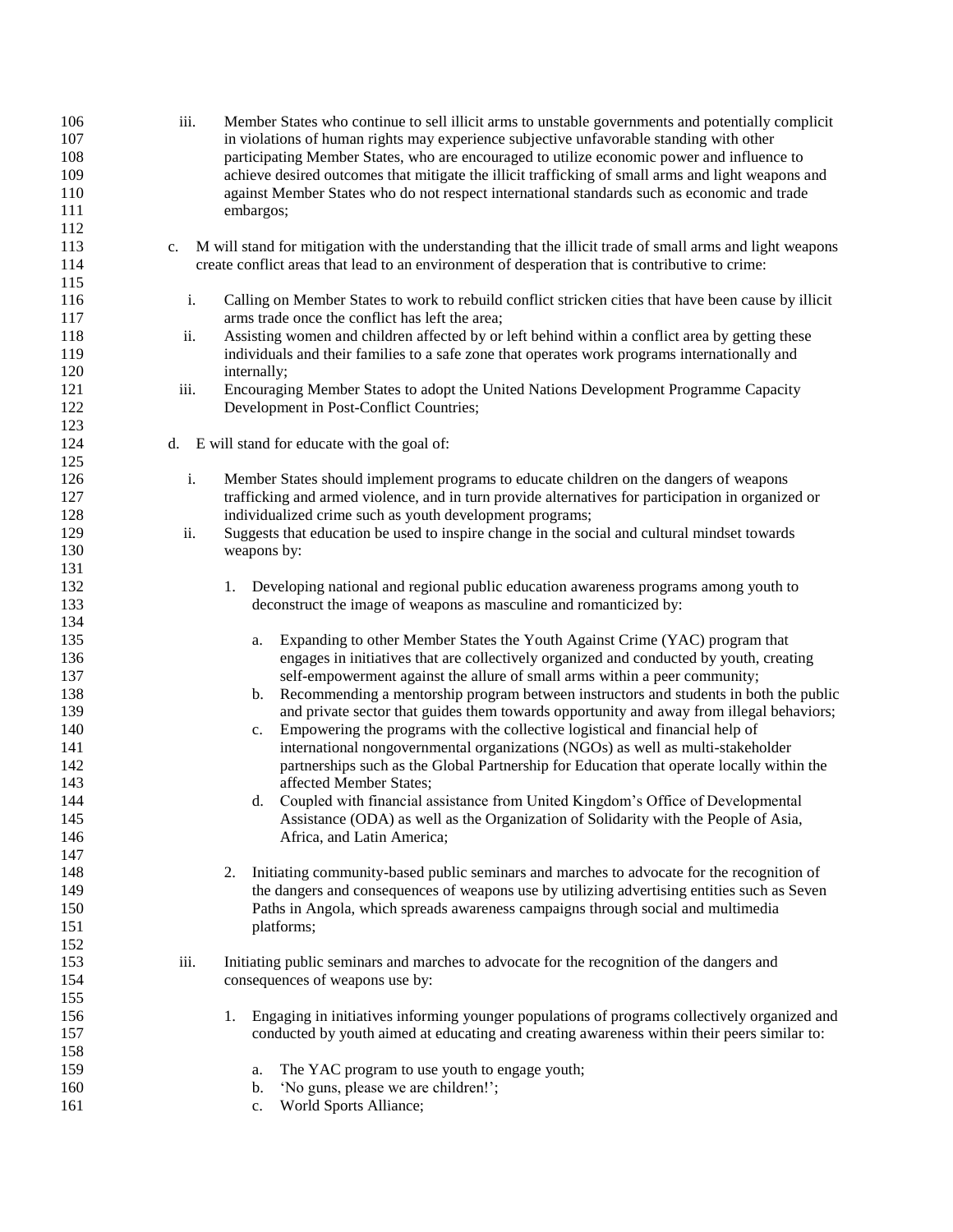| 162 |     |                                                                                                     |
|-----|-----|-----------------------------------------------------------------------------------------------------|
| 163 |     | 2.<br>Utilizing advertising entities such as Seven Paths in Angola, which uses advertising          |
| 164 |     | campaigns in social and multimedia platforms;                                                       |
| 165 |     | Member States to organize and manage education and awareness programs at quarterly<br>3.            |
| 166 |     | intervals by engaging civil societies to enable people to better understand the impact of illicit   |
| 167 |     | trafficking and misuse of SALW especially in areas of armed conflict against women and              |
| 168 |     | children;                                                                                           |
| 169 |     |                                                                                                     |
| 170 |     | Strongly calling upon Member States to establish and provide Career and Technical Education         |
|     | iv. |                                                                                                     |
| 171 |     | (CTE) workshops and seminars to various different population segments:                              |
| 172 |     |                                                                                                     |
| 173 |     | Endorsing CTE program through internationally and nationally recognized higher education<br>1.      |
| 174 |     | institutions to encourage an increased number of active participants,                               |
| 175 |     | Encouraging NGOs to provide multi-media workshops to make entrepreneurial knowledge<br>2.           |
| 176 |     | more easily accessible to individuals seeking to start their own businesses;                        |
| 177 |     | 3.<br>Engaging and working closely with local educational institutions to draft technical education |
| 178 |     | programs which focus on providing accessible knowledge regarding the creation of business           |
| 179 |     | plans streamlining the process for entrepreneurs to start up new businesses,                        |
| 180 |     | Providing individuals that have been involved in active or past insurgencies that have been<br>4.   |
| 181 |     | fueled by the illicit trade of SALW the ability to enroll in alternative career training and        |
| 182 |     | educational programs provided by the Member State that has custody of said individual after         |
| 183 |     | they have served their designated consequences,                                                     |
| 184 |     | Allowing for the active inclusion of marginalized and victimized demographics such as<br>5.         |
| 185 |     | women, children, and the elderly in the provision of extensive career and technical education       |
| 186 |     | self-empowerment programs in the affected Member States;                                            |
| 187 |     |                                                                                                     |
| 188 | v.  | Calls upon Member States to engage in counteractive measures towards fighting the prevailing        |
| 189 |     | extent of corruption within State militaries using forces of education and developmental            |
| 190 |     | empowerment of the low-ranking military personnel that make up the majority of the armed forces     |
| 191 |     | and are the most common sources of corruption within the militaries to stimulate attitudes and      |
| 192 |     |                                                                                                     |
|     |     | cultures of resentment towards engaging in corruption as sources of income, which in turn           |
| 193 |     | suppresses the dispersion of SALW:                                                                  |
| 194 |     |                                                                                                     |
| 195 |     | Urges the national application of programs similar to the Tools and Resources for Anti-<br>1.       |
| 196 |     | Corruption Knowledge to provide the different military branches of the states with means and        |
| 197 |     | resources of extending tools that inhibit the extensive nature of corruption;                       |
| 198 |     | Devising computerized self-assessment checklists analogous to the Omnibus Survey Software<br>2.     |
| 199 |     | and its implementation and execution within State militaries through the help of information        |
| 200 |     | technology departments and groups to revolutionize the entire attitude of military personnel        |
| 201 |     | towards corruption;                                                                                 |
| 202 |     | 3.<br>Step-by-step implementation of the Resource Embezzlement Rehabilitation Initiative proposal   |
| 203 |     | by South Africa in collaboration with the United Nations Office on Drugs and Crime:                 |
| 204 |     |                                                                                                     |
| 205 |     | The initiative is primarily aimed at tracking and further targeting the flow of odd and<br>a.       |
| 206 |     | uneven numbers of revenues generated within the military forces of different Member                 |
| 207 |     | States;                                                                                             |
| 208 |     | Creation of collaborative multinational expert panels from various parts of the world that<br>b.    |
| 209 |     | primarily focus on working with investigative branches of the State militaries towards              |
| 210 |     | education the local military personnel to empower them to pursue initiatives of tackling            |
| 211 |     | corruption within the State militaries;                                                             |
| 212 |     | Engaging in training the local militaries with the help of such multinational expert panels<br>c.   |
| 213 |     | for identifying and countering acts of financial embezzlement related to smuggling and              |
| 214 |     | missing inventories;                                                                                |
|     |     |                                                                                                     |
| 215 |     |                                                                                                     |
| 216 | e.  | S will stand for Safe Zones with the goal of:                                                       |
| 217 |     |                                                                                                     |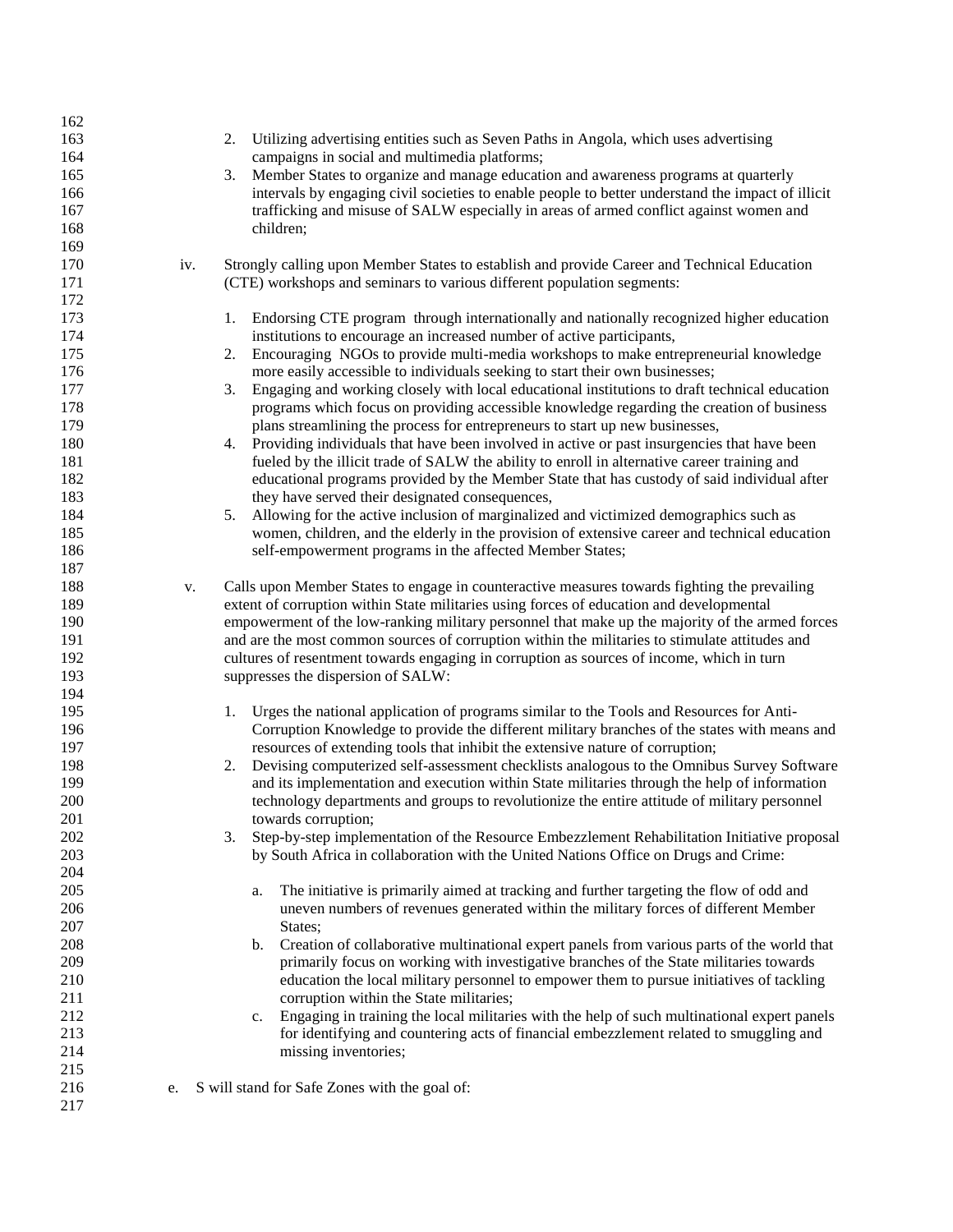| 218<br>219 |    |     | Member States to create "safe zones" within developed nations to provide a spot for displaced<br>i.<br>individuals who suffer from crime caused illicit trade from small arms and light weapons:                 |
|------------|----|-----|------------------------------------------------------------------------------------------------------------------------------------------------------------------------------------------------------------------|
| 220        |    |     |                                                                                                                                                                                                                  |
| 221        |    |     | Within the safe zones displaced individuals will be provided shelter, protection, and food;<br>1.                                                                                                                |
| 222<br>223 |    |     | Individuals will be protected against any human rights violations, with emphasis on sexual<br>2.<br>assault, sex trafficking and drug usage;                                                                     |
| 224        |    |     |                                                                                                                                                                                                                  |
| 225<br>226 |    | f.  | Funding for the D.I.M.E.S plan will come from the ATT Trust Fund, the United Nations Trust Facility<br>Supporting Cooperation on Arms Regulation (UNSCAR), NGOs, and fellow Member States:                       |
| 227        |    |     |                                                                                                                                                                                                                  |
| 228        |    |     | i.<br>Working with entities at the national, regional and international levels which are eligible to receive                                                                                                     |
| 229        |    |     | the funding:                                                                                                                                                                                                     |
| 230        |    |     |                                                                                                                                                                                                                  |
| 231        |    |     | Submitting relevant projects which are consistent with the objectives of UNSCAR;<br>1.                                                                                                                           |
| 232        |    |     | Using the available opportunity of the emergency situation fund to encourage the<br>2.                                                                                                                           |
| 233        |    |     | implementation of special-circumstances projects when needed;                                                                                                                                                    |
| 234        |    |     | The General Assembly calls for requiring a full bi annual report on tracing the efficiency and<br>3.                                                                                                             |
| 235        |    |     | results of the sponsored projects;                                                                                                                                                                               |
| 236        |    |     |                                                                                                                                                                                                                  |
| 237        | 2. |     | Urges Member States to engage in active monitoring of trade routes in order to counter illicit gun trafficking                                                                                                   |
| 238        |    |     | through the use of expanding the powers of regional bodies by:                                                                                                                                                   |
| 239        |    |     |                                                                                                                                                                                                                  |
| 240        |    | a.  | Intentionally disseminating traceable weapons to Dark Web Markets to locate and identify buyers and                                                                                                              |
| 241        |    |     | sellers;                                                                                                                                                                                                         |
| 242        |    |     |                                                                                                                                                                                                                  |
| 243        |    | b.  | Utilizing available technologies, such as drones, to supplement available manpower to allow for the                                                                                                              |
| 244        |    |     | monitoring of larger areas and borders;                                                                                                                                                                          |
| 245        |    |     |                                                                                                                                                                                                                  |
| 246        |    | c.  | Increasing the collaboration with local drug enforcement agencies of fellow Member States in their                                                                                                               |
| 247        |    |     | mechanisms and of their ability to investigate and trace weapons that have been illicitly traded;                                                                                                                |
| 248        |    |     |                                                                                                                                                                                                                  |
| 249        |    | d.  | The formation of an intergovernmental group of experts on illicit trafficking of small arms analyzation                                                                                                          |
| 250<br>251 |    |     | to educate and encourage law enforcement to report criminal firearms trafficking and smuggling routes<br>to 51 International Criminal Police Organization to better utilize their index and tracing analyzation; |
| 252        |    |     |                                                                                                                                                                                                                  |
| 253        | 3. |     | Supports the expansion of information sharing databases through the United Nations Office for Disarmament                                                                                                        |
| 254        |    |     | Affairs (UNODA) and regional groups to promote effective anti-trafficking initiatives through the sharing,                                                                                                       |
| 255        |    |     | storage, and maintenance of:                                                                                                                                                                                     |
| 256        |    |     |                                                                                                                                                                                                                  |
| 257        |    | a.  | Establish a voluntary international mechanism and system of communication between Member States                                                                                                                  |
| 258        |    |     | that will facilitate the communication between states in the prosecution of arms brokers in order to                                                                                                             |
| 259        |    |     | assist states in their prosecution of arms brokers who have committed crimes across borders;                                                                                                                     |
| 260        |    |     |                                                                                                                                                                                                                  |
| 261        |    | b.  | Impactful domestic and local policies and practices known to prevent non-state actors from obtaining                                                                                                             |
| 262        |    |     | illicit SALW;                                                                                                                                                                                                    |
| 263        |    |     |                                                                                                                                                                                                                  |
| 264        |    | c.  | The records and logistics generated by the International Tracing Registry, allowing for quicker trace                                                                                                            |
| 265        |    |     | requests;                                                                                                                                                                                                        |
| 266        |    |     |                                                                                                                                                                                                                  |
| 267        |    | d.  | Extending manufacturing records from the period of 30 years set by the ITI to 70 years, and all other                                                                                                            |
| 268        |    |     | records, including imports and exports, for at least 50 years;                                                                                                                                                   |
| 269        |    |     |                                                                                                                                                                                                                  |
| 270        |    | e.  | A network of digitally shared intelligence for efficient and effective cooperation through the:                                                                                                                  |
| 271        |    |     |                                                                                                                                                                                                                  |
| 272        |    |     | Broadcasting and recording of the Conference on Disarmament that;<br>i.                                                                                                                                          |
| 273        |    | ii. | Encouragement of the expansion tele-conferences to foster collaboration;                                                                                                                                         |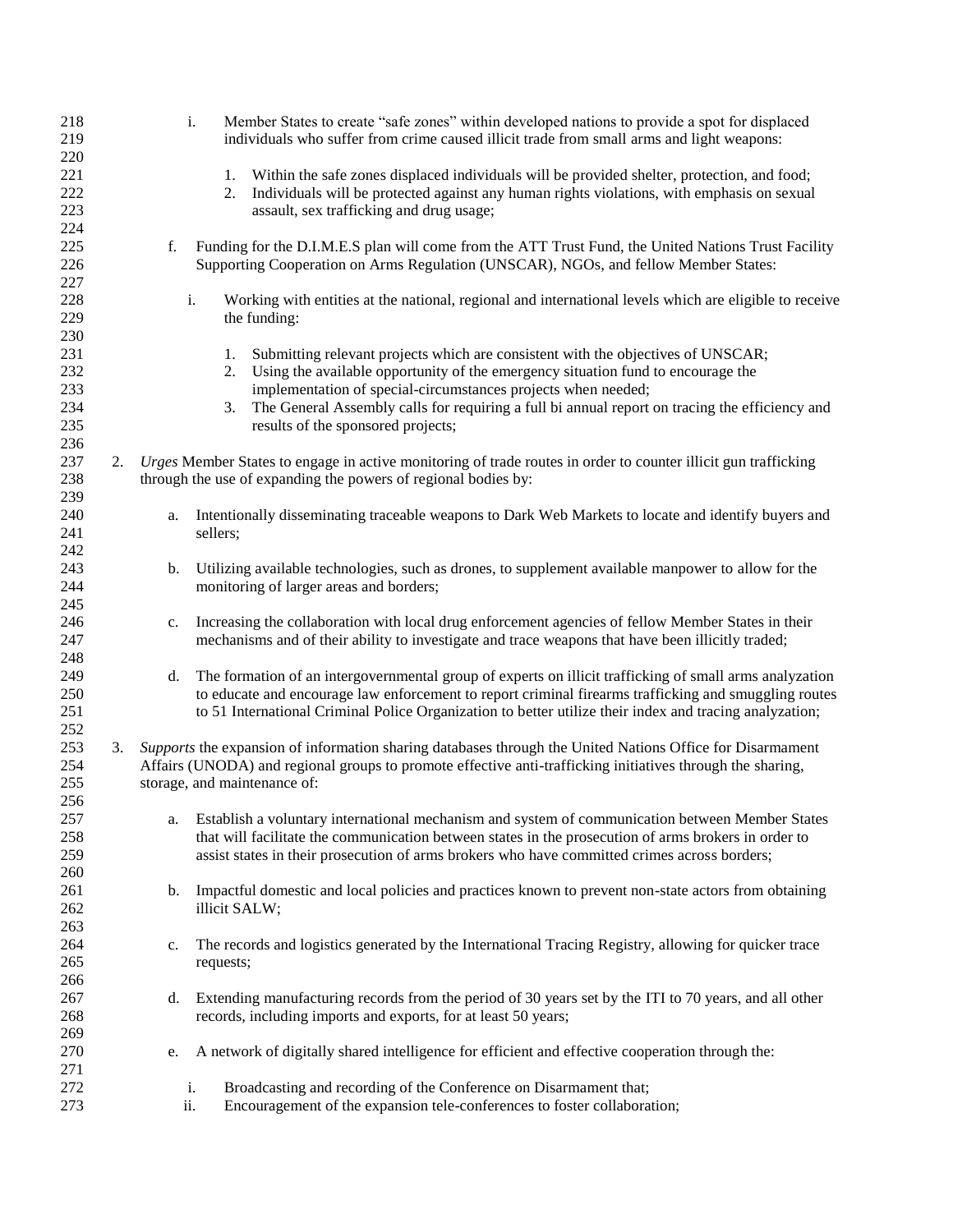| 274 |    |             |                                                                                                                 |
|-----|----|-------------|-----------------------------------------------------------------------------------------------------------------|
| 275 |    |             | Has invited third party contractors to present on effective anti-trafficking strategies at the<br>1.            |
| 276 |    |             | Conference on Disarmament;                                                                                      |
| 277 |    |             | Includes all interested Member States;<br>2.                                                                    |
| 278 |    |             |                                                                                                                 |
| 279 |    | iii.        | Streaming of bilateral exchange visits between state actors that showcase unique, domestic                      |
| 280 |    |             | practices of weapons management;                                                                                |
| 281 |    |             |                                                                                                                 |
| 282 | 4. |             | Requests that countries work to reduce trade of small arms and ammunitions and their profitability in the black |
| 283 |    |             | market by investigating corruption of officials in the illegal trafficking of small arms and weapons:           |
| 284 |    |             |                                                                                                                 |
| 285 |    | a.          | Resolves to incentivize the collection of illicit weapons and small arms by:                                    |
| 286 |    |             |                                                                                                                 |
| 287 |    | i.          | Expanding on the involvement of the UNODA's subsidization of investigative and smelting                         |
| 288 |    |             | processes to benefit Member States' resources to reutilize the ores for infrastructure;                         |
| 289 |    | ii.         | Emphasizing the regional enforcement of the international tracing system (via the International                 |
| 290 |    |             | Tracing Agency) in areas where illicit arms deals are severely impacting the general populace;                  |
| 291 |    |             |                                                                                                                 |
| 292 |    | b.          | Encourages Member States to both initiate their own investigations and allow them to be supplemented            |
| 293 |    |             | by:                                                                                                             |
| 294 |    |             |                                                                                                                 |
| 295 |    | i.          | Creating whistle-blower programs that will allow for the protection of those who are willing to                 |
| 296 |    |             | come forward at the discretion of the Member States' precedent and procedure;                                   |
| 297 |    | ii.         | Providing a system of anonymity for women and other marginalized groups to turn in small arms;                  |
| 298 |    | iii.        | Recommends the updating and strengthening of the "International Instrument to Enable States to                  |
| 299 |    |             | Identify and Trace, in a Timely and Reliable Manner, Illicit Small Arms and Light Weapons"                      |
| 300 |    |             | established under the PoA;                                                                                      |
| 301 |    | iv.         | The update would require Member States to mark each weapon exported from said Member State                      |
| 302 |    |             | with a barcode, QR code, or any other specific marking correlated with a specific serial number                 |
| 303 |    |             | labeled on the weapon, along with the weapon type, model, caliber, and manufacturing date while                 |
| 304 |    |             | also extending its reach to craft guns and weapons;                                                             |
| 305 |    | v.          | Member states would be required to enter all the information labeled on the weapon be into a                    |
| 306 |    |             | central database prior to exportation along with a designated destination, weapon type, model,                  |
| 307 |    |             | caliber, and manufacturing date;                                                                                |
| 308 |    | vi.         | The expansion of the purview of the ITI to increase collaboration and establish a central system of             |
| 309 |    |             | communication between the United Nations Register for Conventional Arms and the Stockholm                       |
| 310 |    |             | International Peace Research Institute's Arms Transfers Database;                                               |
| 311 |    | vii.        | Member States are encouraged to adopt the updated guidelines of the ITI in order to benefit from                |
| 312 |    |             | the information provided in the database;                                                                       |
| 313 |    |             |                                                                                                                 |
| 314 |    | $c_{\cdot}$ | Reaffirms the use of non-governmental organizations such as the Group for Research and Information              |
| 315 |    |             | on Peace and Security which promotes initiatives relating to the tracing and marketing of ammunition            |
| 316 |    |             | control and transparency in international transfers and shows positive effects through legislations and         |
| 317 |    |             | conventions;                                                                                                    |
| 318 |    |             |                                                                                                                 |
| 319 | 5. |             | Further recommends Member States to partner with civil society organizations (CSOs) that would work in          |
| 320 |    |             | conjunction with UNODA, United Nations Institute for Disarmament Research and the UN Coordinating               |
| 321 |    |             | Action on Small Arms and other UN bodies for disarmament, the CSOs would be assisted and cooperatively run      |
| 322 |    |             | with the UN bodies on security and disarmament:                                                                 |
| 323 |    |             |                                                                                                                 |
| 324 |    | a.          | To facilitate state accountability to ensure that states build capacity, and policies to ensure the             |
| 325 |    |             | enforcement of instruments such as the ATT, ITI, and International Small Arms Control Standards to              |
| 326 |    |             | facilitate information sharing, data collection and efficient reporting;                                        |
| 327 |    |             |                                                                                                                 |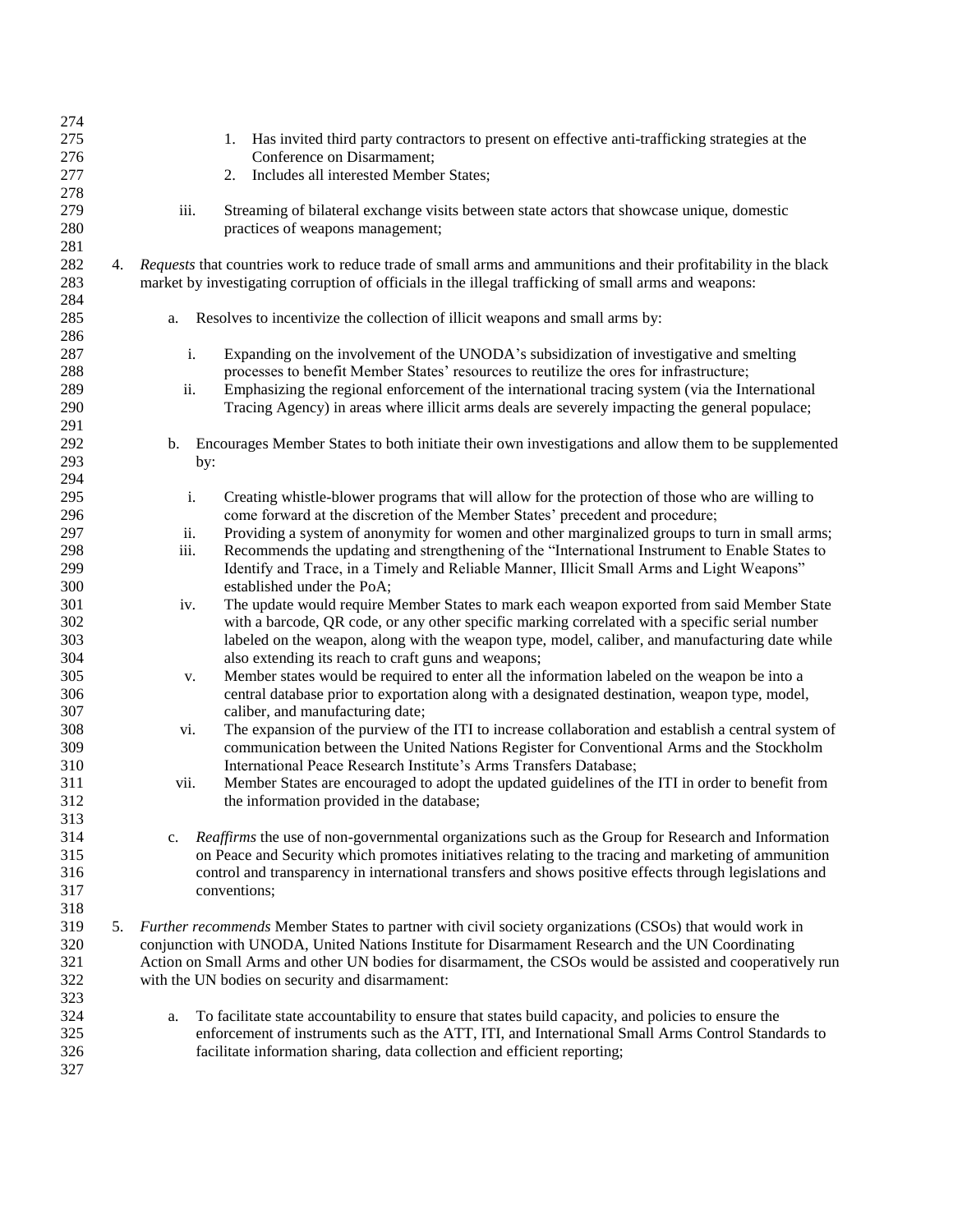| 328 | b.          | To promote peace and raise the voices of women and vulnerable groups to report on suspicious          |
|-----|-------------|-------------------------------------------------------------------------------------------------------|
| 329 |             | activities involving the illicit sales of SALW in their region by creating awareness on the adverse   |
| 330 |             | effects of the use of the illicit trade of SALW especially in states of armed conflicts;              |
| 331 |             |                                                                                                       |
| 332 | $c_{\cdot}$ | To facilitate efficient reporting and monitoring of small arms and light weapons and promote          |
| 333 |             | compliance and transparency by government and private sectors by;                                     |
| 334 |             |                                                                                                       |
| 335 | d.          | Assessing the progress of the eradication of the free flow of small arms and light weapons;           |
| 336 |             |                                                                                                       |
| 337 | e.          | Publishing periodic reports on the illicit use of SALW, arms flows from point of manufacture to point |
| 338 |             | of possession, progress and statistics on the existence of the availability or reduction of SALW;     |
| 339 |             |                                                                                                       |
| 340 | f.          | Recommending policies and expert officials to government organizations in charge of security.         |
|     |             |                                                                                                       |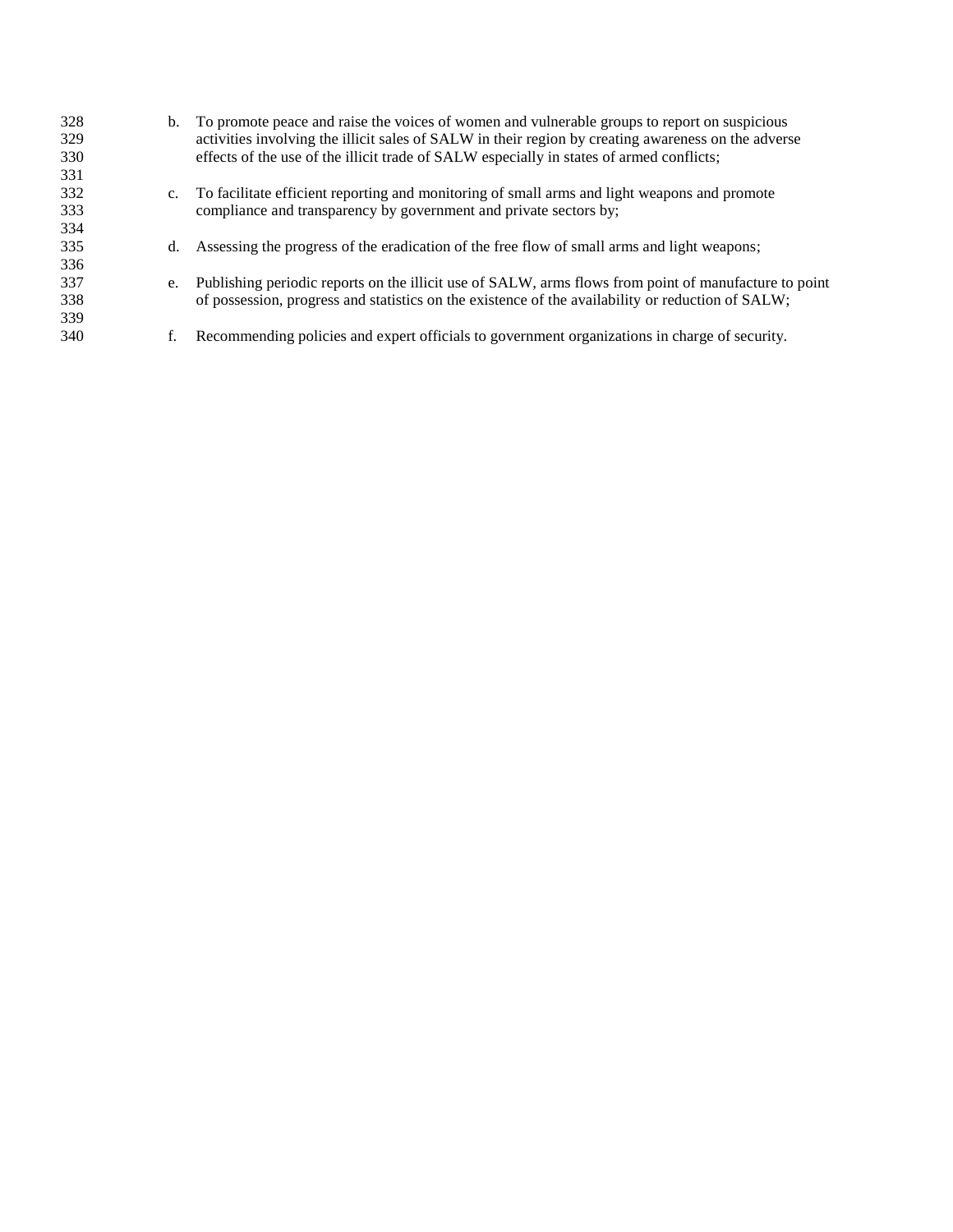

**Code:** GA1/1/7 **Committee:** General Assembly First Committee **Topic:** Addressing the Illicit Trafficking of Small Arms and Light Weapons

 *The General Assembly First Committee, Reiterating conviction* to achieving the *2030 Agenda for Sustainable Development* and meeting the Sustainable Development Goals (SDG) set forward by the United Nations General Assembly, specifically related to humanitarian issues as a cause for the rise in global violence associated with the illicit trade of small arms and light weapons (SALW), *Emphasizing* articles 2 and 3 of the *Universal Declaration of Human Rights* (1948), which respectively establish that all individuals are guaranteed the rights set forward in the document without reservation due to one's sex, religion, culture, socioeconomic standing, or national origin, and guarantee the right to life, liberty, and security of person, *Underlining* the successful international efforts of nongovernmental organizations (NGOs) such as the Secretary General's UNiTE campaign to End Violence Against Women, United Nations Entity for Gender Equality and the Empowerment of Women, the United Nations Office on Disarmament Affairs (UNODA), United Nations Children's Fund (UNICEF), and the North Atlantic Treaty Organization (NATO) Maintenance and Supply Agency, *Keeping in mind* some of the primary sources of SALW violence, such as poverty, lack of education and lack of career opportunities, *Expressing concern* for the growing number of migrants and refugees currently entering the European continent as a direct result of conflict caused by SALW violence in conflict zones,  $rac{22}{23}$  *Dismayed* by the lack of action centered on security of displaced individuals, particularly as these communities are 24 directly affected by the violence cause by the illicit trade of SALW. *Reaffirming* its commitment to Security Council Resolution 2220 (2015), which directly states that the excessive accumulation and destabilizing effect of SALW have a potential to endanger civilians, including women, children, refugees, internally displaced persons and other vulnerable groups, *Gravely concerned* by the existence of stockpiles of SALW across the European and Asian continents, *Recalling further* that nearly two thirds of all international migrants live in twenty countries, the largest numbers being in Europe and Asia, 1. *Emphasizes* the need to address the sources of SALW trafficking and violence by working to combat the existing cycle of violence, particularly through extending pre-existing programs to tackle poverty, lack of education, and lack of occupational opportunities for women, children, and at-risk communities by: a. Encouraging Member States to implement the Secretary-General's UNiTE Campaign to End Violence Against Women's "Women's Empowerment Principles," which highlight the link between women's economic empowerment and the combating of violence against women as a means of providing employment opportunities for women, particularly migrant women, in counter-proliferation measures against SALW trafficking and peacekeeping efforts, in accordance with SDGs 5 and 8; b. Further encouraging the extension of UNODA peacekeeping efforts, in cooperation with the empowerment of women in community leadership positions as promoted by the United Nations Entity for Gender Equality and the Empowerment of Women as a means of diversifying legislative efforts against the illicit trafficking of SALW;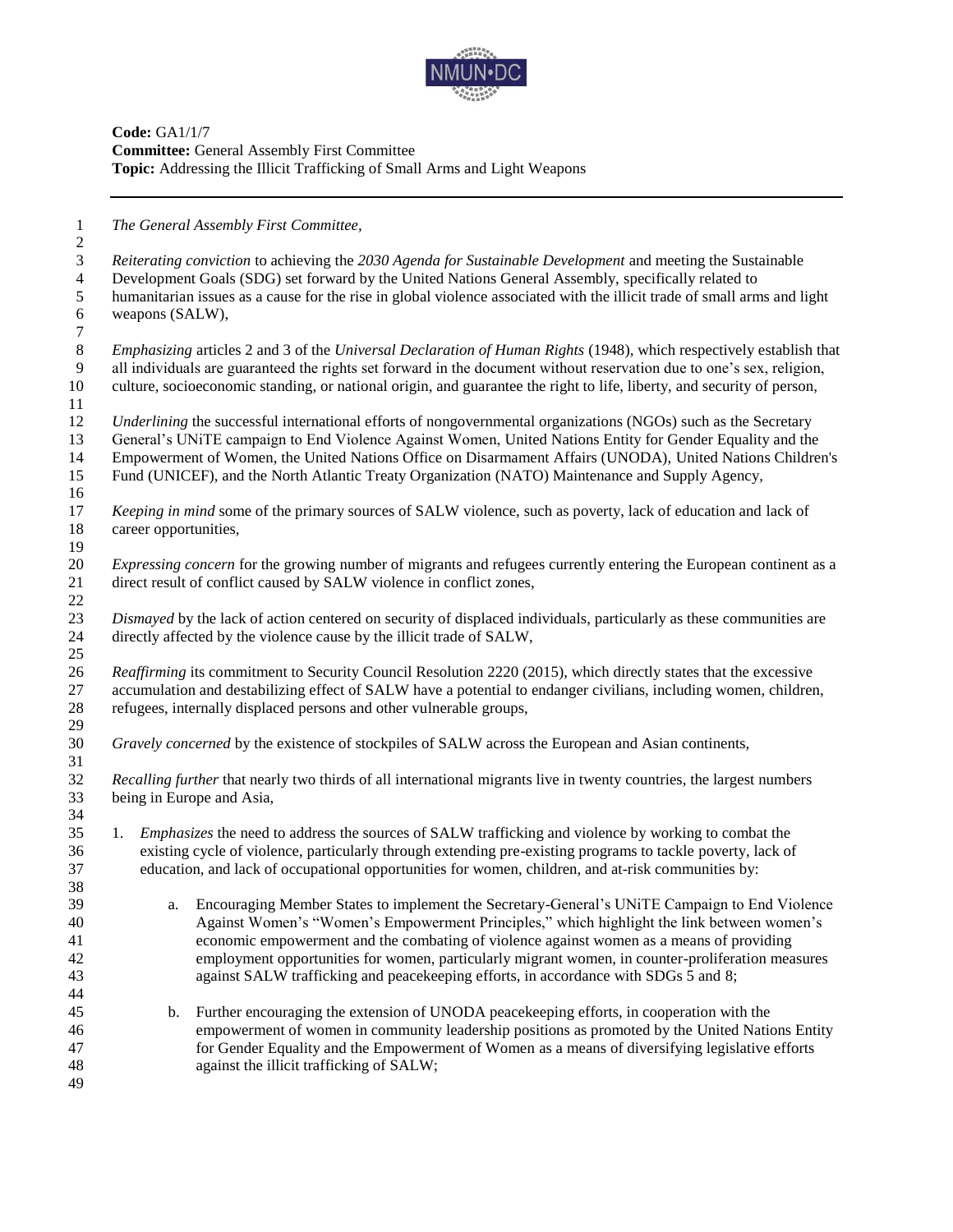| 50<br>51 | 2. | <i>Encourages</i> Member States to expand the educational program "Learning for Peace" under UNICEF, which is<br>aimed at promoting positive conflict resolution in conflict zones affected by SALW in order to break the cycle |                                                                                                         |  |
|----------|----|---------------------------------------------------------------------------------------------------------------------------------------------------------------------------------------------------------------------------------|---------------------------------------------------------------------------------------------------------|--|
| 52       |    | of violence associated with the trading and usage of illicit SALW in at-risk communities, particularly as this                                                                                                                  |                                                                                                         |  |
| 53       |    | violence affects migrant communities and displaced individuals, in accordance with SDG 4;                                                                                                                                       |                                                                                                         |  |
| 54<br>55 |    | a.                                                                                                                                                                                                                              | Recommends the promotion of diplomatic peacekeeping skills in civilian communities directly             |  |
| 56       |    |                                                                                                                                                                                                                                 | affected by conflict and violence caused by the illicit trafficking of SALW, and their respective       |  |
| 57       |    |                                                                                                                                                                                                                                 | leadership bodies, with a particular emphasis on the respect for all human life, in accordance with SDG |  |
| 58       |    |                                                                                                                                                                                                                                 | 16, in order to improve the standard of living;                                                         |  |
| 59       |    |                                                                                                                                                                                                                                 |                                                                                                         |  |
| 60       |    | b.                                                                                                                                                                                                                              | Requests that Member States extending this program additionally provide relevant financial assistance   |  |
| 61       |    |                                                                                                                                                                                                                                 | to such aforementioned educational opportunities aimed at combating the usage of illicit SALW for the   |  |
| 62       |    |                                                                                                                                                                                                                                 | purpose of violence in underdeveloped and/or affected regions and/or nations, for the promotion of a    |  |
| 63       |    |                                                                                                                                                                                                                                 | global community of peace and stability;                                                                |  |
| 64       |    |                                                                                                                                                                                                                                 |                                                                                                         |  |
| 65       | 3. | Recommends refurnishing and extending the reach of the NATO Maintenance and Supply Agency (NAMSA),                                                                                                                              |                                                                                                         |  |
| 66       |    | aimed at the reduction of existing stockpiles of illicit SALW by providing employment to migrant communities                                                                                                                    |                                                                                                         |  |
| 67       |    | and displaced individuals, who are deemed capable of employment, as defined below, with this initiative:                                                                                                                        |                                                                                                         |  |
| 68       |    |                                                                                                                                                                                                                                 |                                                                                                         |  |
| 69       |    | Fully supports occupational opportunities for eligible migrants and refugees in Europe and Asia under<br>a.                                                                                                                     |                                                                                                         |  |
| 70       |    |                                                                                                                                                                                                                                 | NAMSA for the purpose of combating existing stockpiles of SALW, in accordance with SDG 8 and:           |  |
| 71       |    |                                                                                                                                                                                                                                 |                                                                                                         |  |
| 72       |    |                                                                                                                                                                                                                                 | i.<br>Recommends that NAMSA's, occupational opportunities program adopts a proper vetting process       |  |
| 73       |    |                                                                                                                                                                                                                                 | in cooperation with and facilitated by the World Health Organization and other NGOs, such as            |  |
| 74       |    |                                                                                                                                                                                                                                 | Doctors Without Borders, to determine mental and emotional stability as well as physical strength       |  |
| 75       |    |                                                                                                                                                                                                                                 | in refugee and migrant applicants following a period of six months to a year of residency in said       |  |
| 76       |    |                                                                                                                                                                                                                                 | displaced community to ensure they can participate in the reduction of existing SALW stockpiles;        |  |
| 77       |    | ii.                                                                                                                                                                                                                             | Establishes that the purpose of this action is to dismantle existing stockpiles of illicit SALW, and    |  |
| 78       |    |                                                                                                                                                                                                                                 | to refurbish, and recycle reusable metals, and other materials for usage in future applicable           |  |
| 79       |    |                                                                                                                                                                                                                                 | projects, in accordance with SDG 12 and 13;                                                             |  |
| 80       |    | iii.                                                                                                                                                                                                                            | Further calls upon the financial support of and sharing of relevant data by the UNODA in order to       |  |
| 81       |    |                                                                                                                                                                                                                                 | reach this end.                                                                                         |  |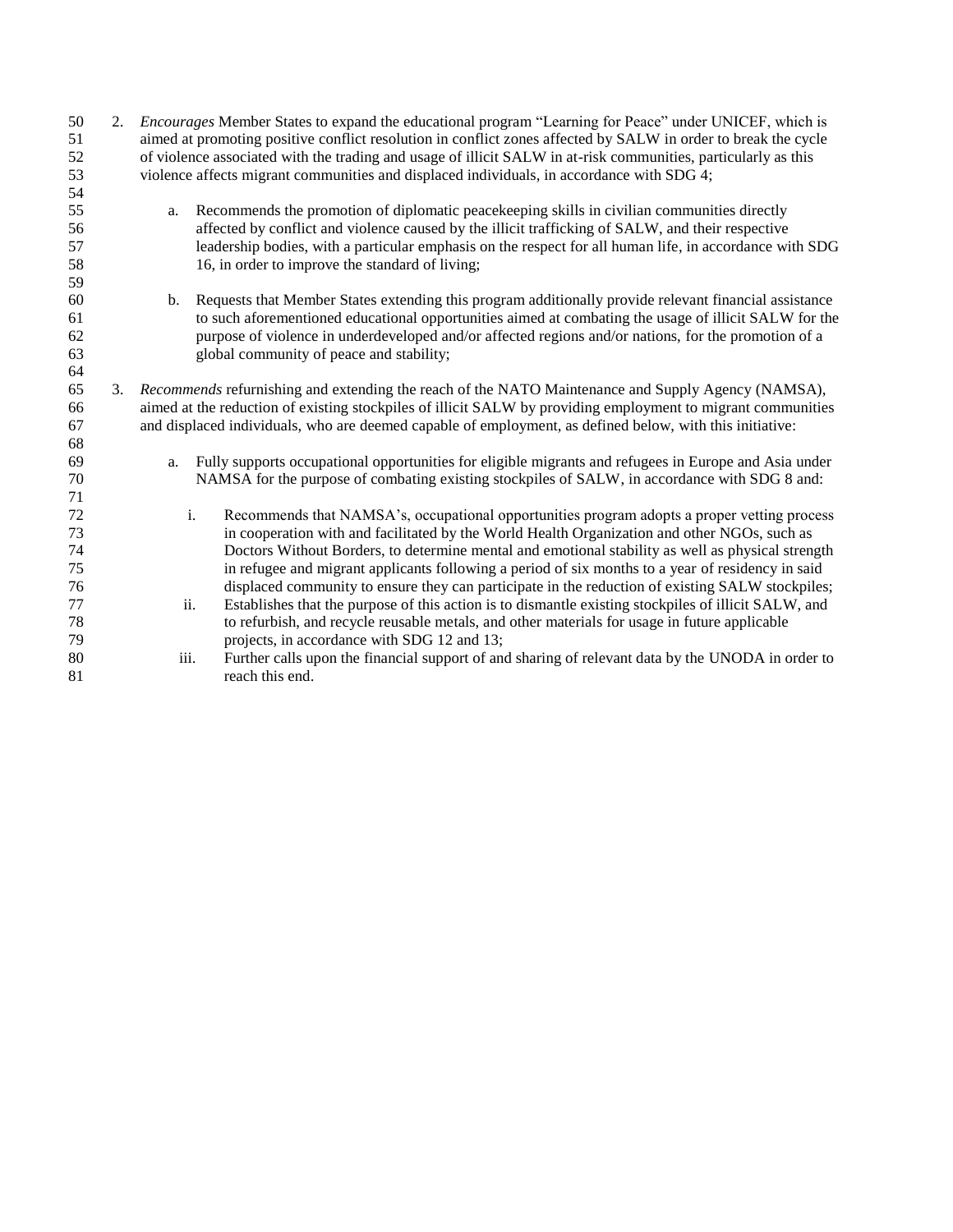

**Code:** GA1/8 **Committee:** General Assembly First Committee **Topic:** Addressing the Illicit Trafficking of Small Arms and Light Weapons

*The General Assembly First Committee,*

 *Recalling* article 2, paragraph 7 of the *Charter of the United Nations*, which states nothing within the *Charter* shall authorize the United Nations to intervene in matters which are under the jurisdiction of individual Member States,

*Restating* General Assembly resolution A/RES/50/172 (1996) respecting the principle of national sovereignty and noninterference in other nations by Member States, noninterference in other nations by Member States,

 *Acknowledging* the importance of the preexisting framework provided by General Assembly resolution A/RES/52/289 (1997) which describes the control, collection, and disposal of small arms, 

 *Commending* the role of the *Arms Trade Treaty* (ATT) to directly combat war crimes, genocide, and crimes against humanity, 

 *Bearing in mind* the provisions and policies enacted by the ATT, specifically those regarding the monitoring of the import and export of Small Arms and Light Weapons (SALWs), 

 *Recognizing* the necessity to review and reassess the present provisions within the ATT in accordance with evolving circumstances and technologies, 

 *Noting* the strengths of General Assembly resolutions 71/48 of 2016 and 71/52 of 2016, which aim to cease the trafficking of illicit SALWs in all its aspects and to assist Member States in the collection of SALWs respectively, 

 *Recognizing* the success of regional cooperation that allow Member States to improve their inter-state coordination, security and crisis management,

 *Highlighting* the success of International Criminal Police Organization (INTERPOL)'s Illicit Arms Records and Tracing Management System to prevent of the spread of the illicit trade of SALWs through microstamping and tracing weapons at a regional level,

 *Strongly encourages* building national capacities for combating illicit arms trafficking by implementing the International Small Arms Control Standards that directly contribute Sustainable Development Goals 16.1 and 16.4 which provide practical guidance on ways to develop educational institutions to eradicate illicit SALW,

 *Reaffirming* the need for Member States to uphold the licensing regulations allotted under clauses 7, 11, and 14 of the *United Nations Programme of Action to Prevent, Combat and Eradicate the Illicit Trade in Small Arms and Light Weapons in All Its Aspects* (PoA) to mitigate the number of illegal arms traffickers,

- 1. *Encourages* Member States to adopt SALW regulations and the ATT in relation to their respective capabilities by:
- a. Endorsing regional cooperation amongst countries in relatively stable nations to negotiate solutions based on existing international framework such as the ATT and the PoA to better suit the specific geopolitical and economic circumstances of the region;
- b. Working in conjunction with the Security Council to expand provisions similar to those enacted by Arms Embargo of 2011, such as materials and technologies aimed at assisting states in maintaining domestic security or achieving disarmament;
-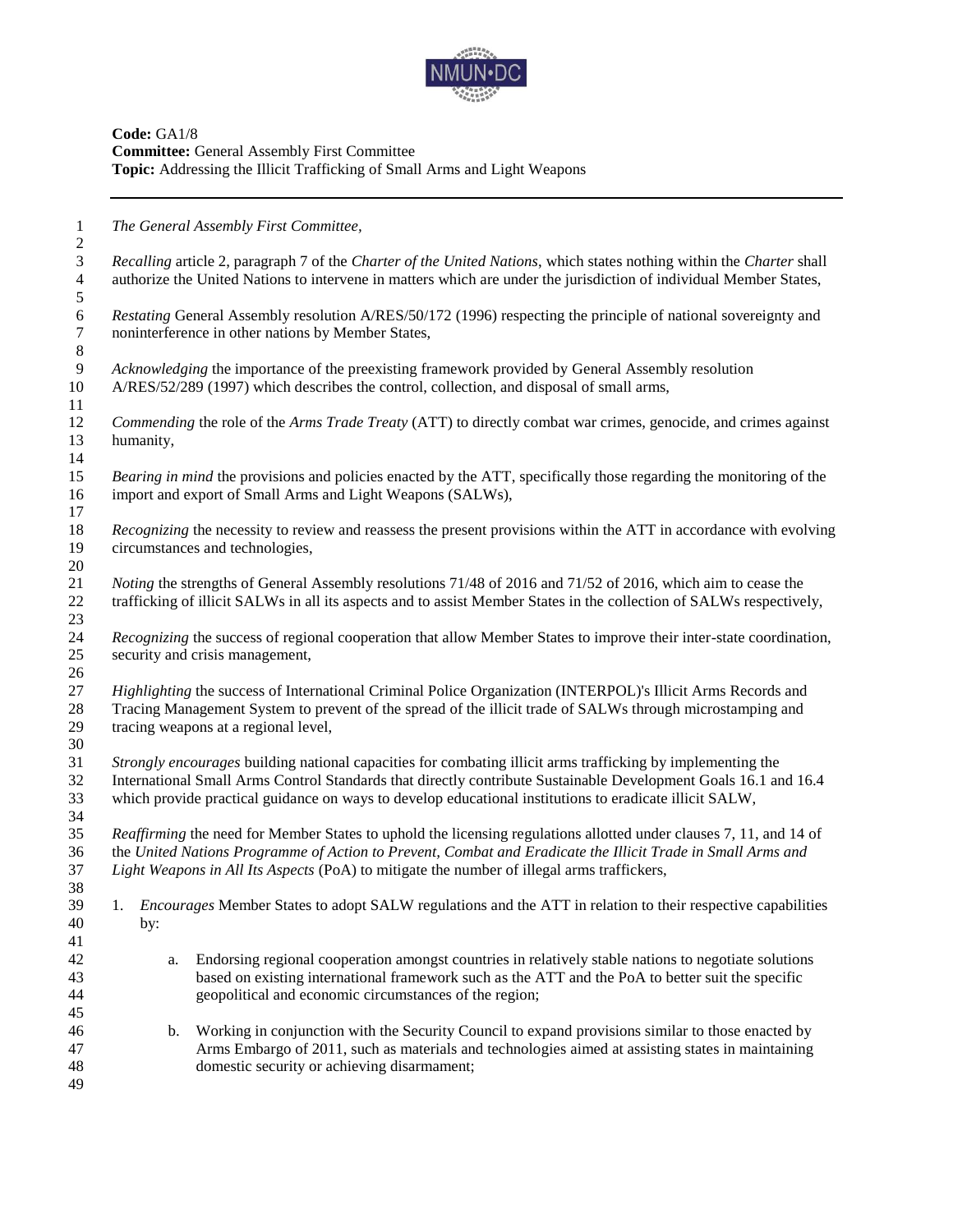| 50<br>51<br>52             |    | c.                                                                                                                                                                                                                                                                                                                                                                            | To encourage countries that are susceptible of becoming a source of illicit arms trafficking in accepting<br>these aforementioned provisions;                                                                                        |  |
|----------------------------|----|-------------------------------------------------------------------------------------------------------------------------------------------------------------------------------------------------------------------------------------------------------------------------------------------------------------------------------------------------------------------------------|--------------------------------------------------------------------------------------------------------------------------------------------------------------------------------------------------------------------------------------|--|
| 53<br>54<br>55<br>56       |    | d.                                                                                                                                                                                                                                                                                                                                                                            | Advocating for states to intensify their domestic legislation on the illicit arms trade by utilizing past<br>UN international agreement such as General Assembly resolutions 71/48 (2016), 71/52 (2016), and<br>52/289 (1997);       |  |
| 57<br>58<br>59             |    | e.                                                                                                                                                                                                                                                                                                                                                                            | Encouraging Member States to update their database to create a comprehensive and efficient method of<br>apprehending arms traffickers and traffic;                                                                                   |  |
| 60<br>61<br>62<br>63<br>64 |    | 2. Requests all Member States to build a compendious approach to tackle regional and national capacities for<br>controlling illicit SALW trafficking through full implementation of International Small Arms Control Standards<br>(ISACS) with transparent, non-discriminatory, and balanced policies, that are not based on their specific<br>national challenges and needs; |                                                                                                                                                                                                                                      |  |
| 65<br>66<br>67<br>68       | 3. | Endorses the establishment and development of comprehensive regional remote-border area surveillance<br>programs, facilitated by agreements between cooperating Member States, which would improve border security<br>via:                                                                                                                                                    |                                                                                                                                                                                                                                      |  |
| 69<br>70<br>71<br>72       |    | a.                                                                                                                                                                                                                                                                                                                                                                            | Referencing the European Firearms Directive which established a minimum standard for registration<br>and regulation of SALW between European Union members and it allows for the standard to be<br>expanded per each member's needs; |  |
| 73<br>74<br>75<br>76       |    | b.                                                                                                                                                                                                                                                                                                                                                                            | Following the Wassenaar Arrangement on Export Controls for Conventional Arms and Dual-Use<br>Goods and Technologies; which promotes transparency and responsibility for Member States' small<br>arms exports;                        |  |
| 77<br>$78\,$<br>79<br>80   | 4. | via:                                                                                                                                                                                                                                                                                                                                                                          | <i>Endorses</i> the establishment and development of comprehensive regional remote-border area surveillance<br>programs, facilitated by agreements between cooperating Member States, which would improve border security            |  |
| 81<br>82<br>83             |    | a.                                                                                                                                                                                                                                                                                                                                                                            | Providing timely information about unusual or suspicious incidents of interest to intra-agency law<br>enforcement authorities;                                                                                                       |  |
| 84<br>85<br>86             |    | b.                                                                                                                                                                                                                                                                                                                                                                            | Participate in and encourage the development of consultative and cooperative arrangements between<br>consenting members of the African Union and European Union:                                                                     |  |
| 87<br>88<br>89<br>90       |    | ii.<br>iii.                                                                                                                                                                                                                                                                                                                                                                   | i.<br>Conduct joint and coordinated cross-border patrols;<br>Joint multi agency and interdisciplinary operation exercises;<br>Nominate and assign border liaison officers based on their individual merit and credibility;           |  |
| 91<br>92<br>93             |    | c.                                                                                                                                                                                                                                                                                                                                                                            | Provide border patrolling resources in remote border areas that specifically pose a significant threat as<br>they constitute:                                                                                                        |  |
| 94<br>95<br>96             |    | ii.                                                                                                                                                                                                                                                                                                                                                                           | Recommend drone surveillance technology to border patrol programs and departments;<br>i.<br>Advise patrol departments on officer training, especially patrolling, disarmament, and de-<br>escalation techniques;                     |  |
| 97<br>98<br>99             |    | iii.                                                                                                                                                                                                                                                                                                                                                                          | Establish communication networks between Member States solely dedicated to joint cross-border<br>patrols, overseen by the United Nations Communications Group;                                                                       |  |
| 100<br>101<br>102          |    |                                                                                                                                                                                                                                                                                                                                                                               | 5. Encourages Member States to cooperate and collaborate with the United Nation Office for Disarmament Affairs<br>Regional Disarmament Branch and Conventional Arms to maintain peace and security:                                  |  |
| 103<br>104                 |    | a.                                                                                                                                                                                                                                                                                                                                                                            | To ensure the reporting of the regulation and activities of national arms licensing bodies;                                                                                                                                          |  |